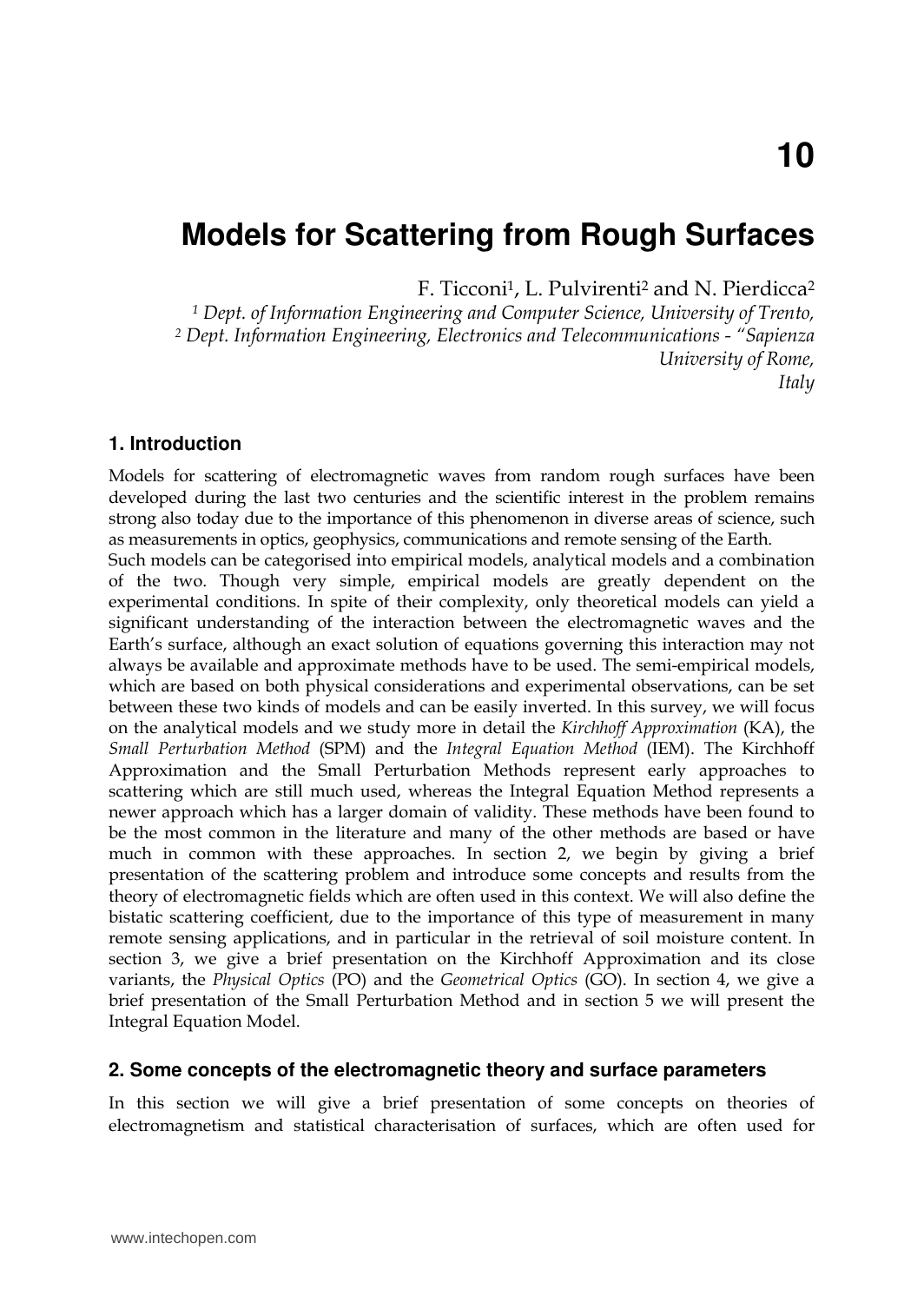modelling scattering of electromagnetic waves from random rough surfaces. We will also define the bistatic scattering coefficient due to the importance of this type of measurement in many remote sensing applications.

#### **2.1 The Maxwell's equations and the wave equation**

The basic laws of the electromagnetism are given by the Maxwell's equations which, for linear, homogeneous, isotropic, stationary and not dispersive media, can be written as (Balanis, 1989):

$$
\nabla \times \mathbf{E} = -\frac{\partial \mathbf{B}}{\partial t}
$$
 (2.1.1)

$$
\nabla \times \mathbf{H} = \frac{\partial \mathbf{D}}{\partial t} + \mathbf{J}_c + \mathbf{J}_i
$$
 (2.1.2)

$$
\nabla \cdot \mathbf{D} = \rho \tag{2.1.3}
$$

$$
\nabla \cdot \mathbf{B} = 0 \tag{2.1.4}
$$

where **E** is the electric field vector, **D** is the electric flux density, **H** is the magnetic field vector, **B** is the magnetic flux density, **J** is the conduction electric current density,  $J_i$  is the impressed electric current density and  $\rho$  is the electric charge density. Maxwell's equations together with the boundary conditions, give a complete description of the field vectors at any points (including discontinuities) and at any time. In rough surface scattering, the surface enters in the boundary conditions (see equations  $(2.2.1)-(2.2.4)$ ), which have to be also supplied at infinity.

If we consider *time-harmonic* variation of the electromagnetic field, the instantaneous field vectors can be related to their complex forms. Thus the Maxwell's equations can be written in a much simpler form:

$$
\nabla \times \mathbf{E} = -j\omega\mu \mathbf{H}
$$
 (2.1.5)

$$
\nabla \times \mathbf{H} = (\sigma + j\omega \varepsilon) \mathbf{E} + \mathbf{J}_i \equiv j\omega \varepsilon_c \mathbf{E} + \mathbf{J}_i
$$
 (2.1.6)

$$
\nabla \cdot \mathcal{E} \mathbf{E} = \rho \tag{2.1.7}
$$

$$
\nabla \cdot \mu \mathbf{H} = 0 \tag{2.1.8}
$$

where we assumed the region characterised by permeability  $\mu$ , permittivity  $\varepsilon$  and conductivity  $\sigma$  (lossy medium). To obtain the governing equation for the electric field, we take the curl of (2.1.5) and then replace (2.1.6). Thus,

$$
\nabla \times \nabla \times \mathbf{E} + \omega^2 \mu \varepsilon_c \mathbf{E} = j \omega \mu \mathbf{J}_i
$$
 (2.1.9)

which is known as the inhomogeneous Helmholtz vector wave equation. In a free-source region,  $\nabla \cdot \mathbf{E} = 0$  and (2.1.9) simplifies to: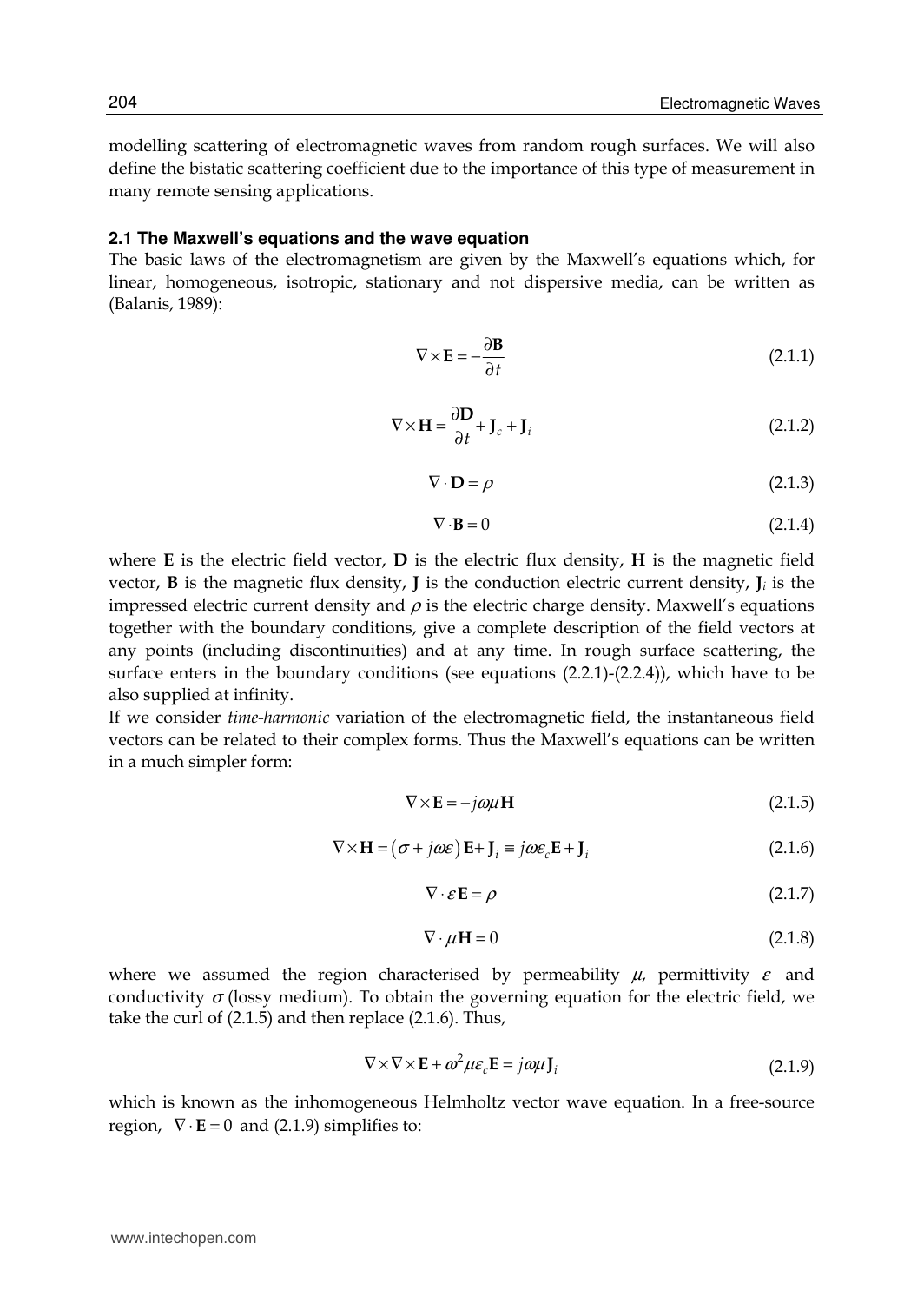$$
\nabla^2 \mathbf{E} + \omega^2 \mu \varepsilon_c \mathbf{E} = 0 \tag{2.1.10}
$$

In rectangular coordinates, a simple solution to (2.1.10) has the form:

$$
\mathbf{E}(\mathbf{r}) = \mathbf{E}_0 e^{-j\mathbf{k} \cdot \mathbf{r}} \tag{2.1.11}
$$

where **E**<sub>0</sub> is a constant complex vector which determines the polarisation characteristics and the complex propagation vector, **k** , is defined as:

$$
\mathbf{k} = \hat{\mathbf{x}}k_x + \hat{\mathbf{y}}k_y + \hat{\mathbf{z}}k_z
$$
 (2.1.12)

with the components satisfying

$$
k_x^2 + k_y^2 + k_z^2 = \omega^2 \mu \varepsilon_c = k^2
$$
 (2.1.13)

Equation (2.1.11) represents a plane wave and *k* is the propagation constant. Most analytical methods for scattering from rough surfaces assume this kind of incident wave, which if linearly polarised can be rewritten as:

$$
\mathbf{E}^{i}(\mathbf{r}) = \hat{\mathbf{p}}E_{0}e^{-j\mathbf{k}_{i}\cdot\mathbf{r}} = \hat{\mathbf{p}}E^{i}
$$
 (2.1.14)

where  $\mathbf{k}_i = \hat{\mathbf{k}}_i k$ ,  $\hat{\mathbf{p}}$  is the unit polarisation vector and  $E_0$  is the amplitude. The associated magnetic field is given by:

$$
\mathbf{H}^{i}(\mathbf{r}) = \hat{\mathbf{k}}_{i} \times \mathbf{E}^{i}(\mathbf{r})/\eta
$$
 (2.1.15)

where  $\eta = \sqrt{\mu/\varepsilon_c}$  is the wave impendence in the medium.

#### **2.2 Integral theorems and other results used in scattering models**

We will present some results for electromagnetic fields which are often used as a starting point in the analytical models for scattering from rough surfaces. These equations are approximated and simplified using different methods and assumptions in the analytical solutions for scattering from rough surfaces. We will not show how the equations in this section are derived, but derivation can be found in the references.

Consider an electromagnetic plane wave incident on a rough surface as shown in figure 2.2.1.



Fig. 2.2.1. Scattering of electromagnetic field on surface separating two media.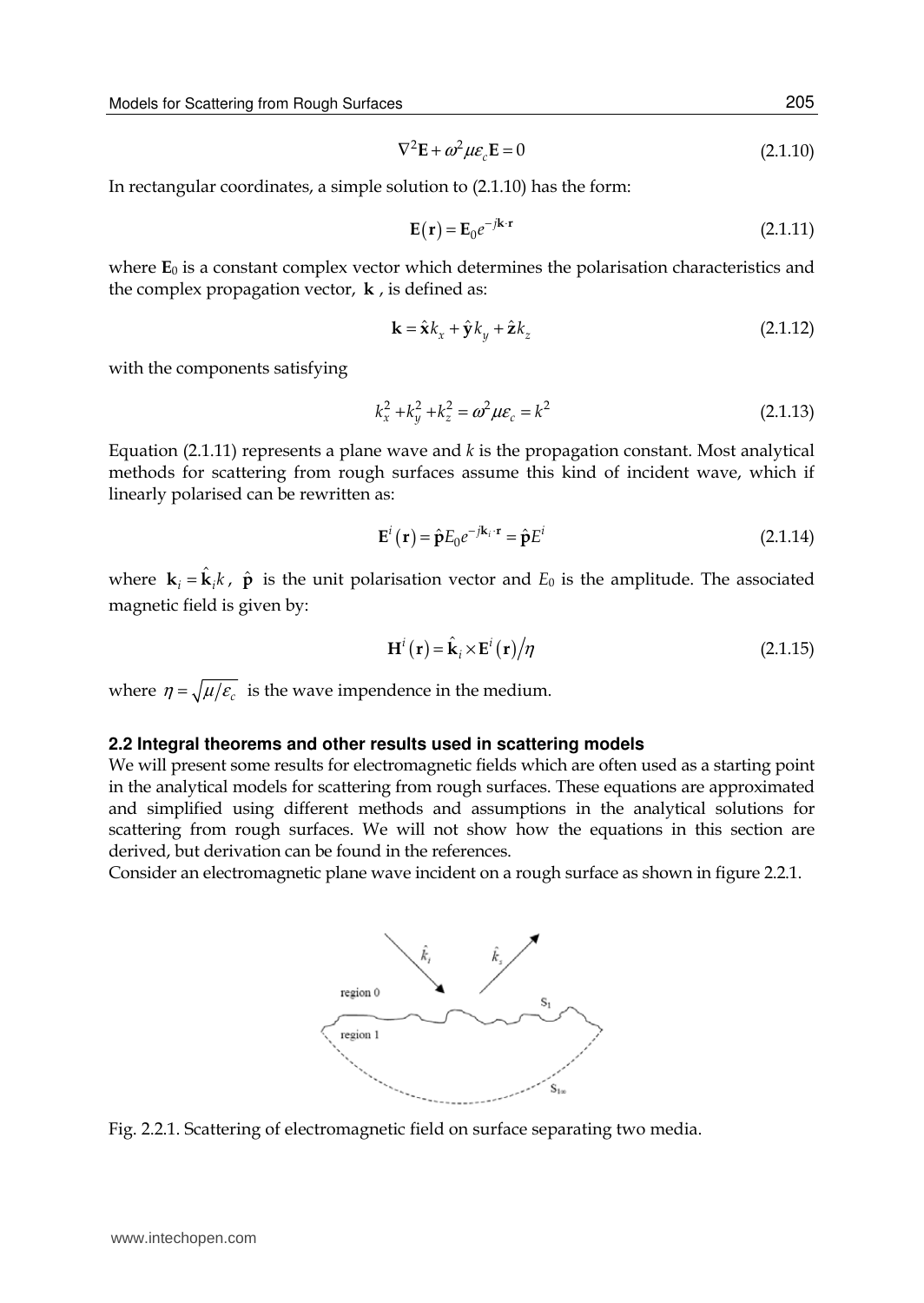Across any surface interface, the electromagnetic field should satisfy continuity conditions given by (Balanis, 1989):

$$
\hat{\mathbf{n}} \times (\mathbf{E} - \mathbf{E}_1) = 0 \tag{2.2.1}
$$

$$
\hat{\mathbf{n}} \times (\mathbf{H} - \mathbf{H}_1) = \mathbf{J}_s \tag{2.2.2}
$$

$$
\hat{\mathbf{n}} \cdot (\varepsilon \mathbf{E} - \varepsilon_1 \mathbf{E}_1) = \rho_s \tag{2.2.3}
$$

$$
\hat{\mathbf{n}} \cdot (\varepsilon \mathbf{H} - \varepsilon_1 \mathbf{H}_1) = 0 \tag{2.2.4}
$$

where  $\hat{\bf{n}}$  is the unit normal vector of the rough surface (pointing in the region 0). The electric surface current density, **J***s*, and the charge surface density, ρ*s*, at the rough interface are zero unless the scattering surface (or one of the media) is a perfect conductor.

Using the fact that the fields satisfy the Helmholtz wave equation (2.1.9), it can be shown that in the region 0, the electromagnetic fields **E** and **H**, satisfy Huygens' principle and the radiation boundary condition at infinity and **E** is given by (Ulaby et al, 1982; Tsang et al, 2000):

$$
\mathbf{E}(\mathbf{r}) = \mathbf{E}^i(\mathbf{r}) + \int_{S_1} \left\{ -j\omega\mu \, \overline{\mathbf{G}}(\mathbf{r}, \mathbf{r}') \cdot \hat{\mathbf{n}}' \times \mathbf{H}(\mathbf{r}') - \nabla \times \overline{\mathbf{G}}(\mathbf{r}, \mathbf{r}') \cdot \hat{\mathbf{n}}' \times \mathbf{E}(\mathbf{r}') \right\} \, d\mathbf{s}' \tag{2.2.5}
$$

where  $\overline{G}$  is the dyadic Green function (to the vector Helmholtz equation) which is represented by:

$$
\overline{\overline{\mathbf{G}}}(\mathbf{r}, \mathbf{r}') = \left(\overline{\mathbf{I}} + \frac{\nabla \nabla}{k^2}\right) g(\mathbf{r}, \mathbf{r}')\tag{2.2.6}
$$

Here  $\bar{I}$  is the unit dyadic and  $g(r, r')$  is the Green function that satisfies the scalar wave equation. It assumes the following expression:

$$
g(\mathbf{r}, \mathbf{r}') = \frac{e^{-jk|\mathbf{r} - \mathbf{r}'|}}{4\pi|\mathbf{r} - \mathbf{r}'|}
$$
(2.2.7)

In (2.2.5) the first term on the right-hand side represents the field generated by a current source in an *unbounded* medium with permittivity  $\varepsilon$  and permeability  $\mu$  and corresponds to the incident field. Hence, the electromagnetic field in the region 0 is expressed as the sum of two contributions: one is given by the incident field  $E^{t}(r)$ ; the other contribution is given by the surface integrals that involve the tangential components  $\mathbf{E}_t$  and  $\mathbf{H}_t$  of the fields at the boundary S<sub>1</sub> (note that  $\hat{\mathbf{n}}' \times \mathbf{E} = \hat{\mathbf{n}}' \times \mathbf{E}_t$  and  $\hat{\mathbf{n}}' \times \mathbf{H} = \hat{\mathbf{n}}' \times \mathbf{H}_t$ ) and represents the scattered field due to the presence of surface.

The equation (2.2.5) constitutes the mathematical basis of Huygens' principle in vector form. According to this principle, the electromagnetic field in a source-free region  $(J=0)$  is uniquely determined once its tangential components are assigned on the boundary of the region. However, since in the region 0, the existence of the impressed current **J** has been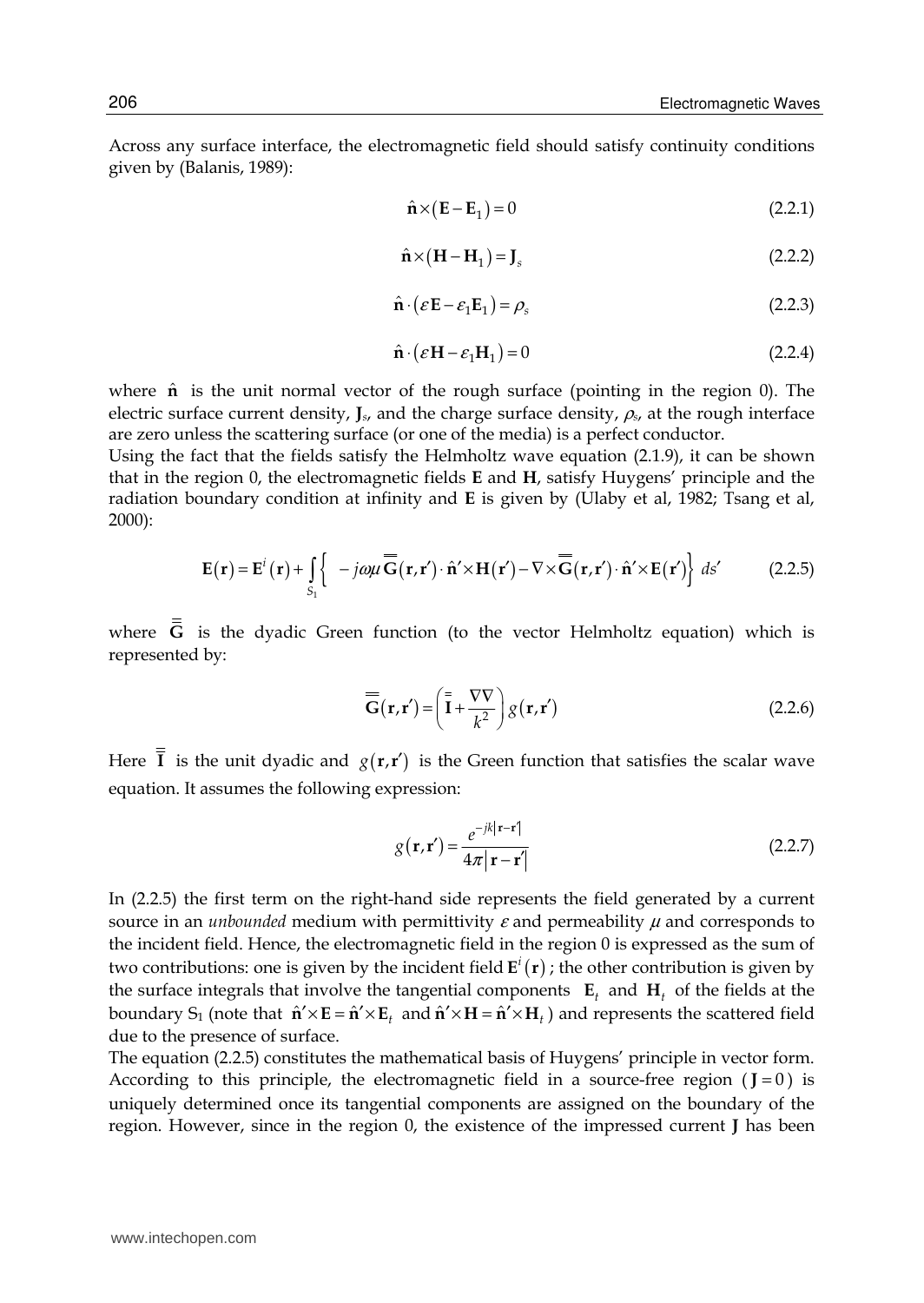assumed, the total electric field can be expressed as the sum of two terms, the incident and scattering ones:

$$
\mathbf{E}(\mathbf{r}) = \mathbf{E}^{i}(\mathbf{r}) + \mathbf{E}^{s}(\mathbf{r})
$$
\n(2.2.8)

Thus, the scattered field can be written as:

$$
\mathbf{E}^{s}(\mathbf{r}) = \int_{S_1} \left\{ -j\omega\mu \, \overline{\mathbf{G}}(\mathbf{r}, \mathbf{r}') \cdot \hat{\mathbf{n}}' \times \mathbf{H}(\mathbf{r}') - \nabla \times \overline{\mathbf{G}}(\mathbf{r}, \mathbf{r}') \cdot \hat{\mathbf{n}}' \times \mathbf{E}(\mathbf{r}') \right\} \, d s' \tag{2.2.9}
$$

If the observation point is in the far field region, the Green function in (2.2.9) can be simplified and the scattering field can be written as (Ulaby et al,1982; Tsang et al, 2000):

$$
\mathbf{E}^{s}(\mathbf{r}) = K\mathbf{r} \times \int_{S_{1}} \left[ \left( \hat{\mathbf{n}}' \times \mathbf{E}(\mathbf{r}') \right) - \eta \hat{\mathbf{r}} \times \left( \hat{\mathbf{n}}' \times \mathbf{H}(\mathbf{r}') \right) \right] e^{j\mathbf{k}\cdot\mathbf{r}'} d\mathbf{s}' \tag{2.2.10}
$$

where  $K = -jke^{-jkr}/4\pi r$  and  $\hat{\mathbf{r}}$  is the unit vector pointing in the direction of observation. The tangential surface fields  $\hat{\bf n} \times {\bf E}$  and  $\hat{\bf n} \times {\bf H}$  can be also expressed as (Poggio & Miller, 1973):

$$
\hat{\mathbf{n}} \times \mathbf{E} = 2\hat{\mathbf{n}} \times \mathbf{E}^i - \frac{2}{4\pi} \hat{n} \times \int \varepsilon \, ds' \tag{2.2.11}
$$

$$
\hat{\mathbf{n}} \times \mathbf{H} = 2\hat{\mathbf{n}} \times \mathbf{H}^{i} + \frac{2}{4\pi} \hat{\mathbf{n}} \times \int \mathcal{H} ds' \qquad (2.2.12)
$$

and

$$
\hat{\mathbf{n}} \times \mathbf{E}_t = -\frac{2}{4\pi} \hat{\mathbf{n}}_t \times \int \varepsilon_t \, d\mathbf{s}' \tag{2.2.13}
$$

$$
\hat{\mathbf{n}} \times \mathbf{H}_t = \frac{2}{4\pi} \hat{\mathbf{n}}_t \times \int \mathcal{H}_t \, ds' \tag{2.2.14}
$$

where

$$
\varepsilon = jk\eta(\hat{\mathbf{n}}' \times \mathbf{H}')G_1 - (\hat{\mathbf{n}}' \times \mathbf{E}') \times \nabla' G_1 - (\hat{\mathbf{n}}' \cdot \mathbf{E}')\nabla' G_1
$$
\n(2.2.15)

$$
\mathcal{H} = \frac{jk}{\eta} (\hat{\mathbf{n}}' \times \mathbf{E}') G_1 - (\hat{\mathbf{n}}' \times \mathbf{H}') \times \nabla' G_1 - (\hat{\mathbf{n}}' \cdot \mathbf{H}') \nabla' G_1
$$
\n(2.2.16)

$$
\varepsilon_t = -\Big[jk_2\eta_2\left(\hat{\mathbf{n}}'\times\mathbf{H}'\right)G_2 - \left(\hat{\mathbf{n}}'\times\mathbf{E}'\right)\times\nabla'G_2 - \left(\hat{\mathbf{n}}'\cdot\mathbf{E}'\right)\nabla'G_2\left(1/\varepsilon_r\right)\Big] \tag{2.2.17}
$$

$$
\mathbf{\mathcal{H}}_{t} = -\left[ \frac{j k_2}{\eta_2} (\hat{\mathbf{n}}' \times \mathbf{E}') G_2 - (\hat{\mathbf{n}}' \times \mathbf{H}') \times \nabla' G_2 - (\hat{\mathbf{n}}' \cdot \mathbf{H}') \nabla' G_2 (1/\mu_r) \right]
$$
(2.2.18)

and  $\hat{\bf n}$ ,  $\hat{\bf n}'$ ,  $\hat{\bf n}'_t$ ,  $\hat{\bf n}'_t$  are the unit normal vectors to the surface and  $\hat{\bf n}_t = -\hat{\bf n}$ ,  $\hat{\bf n}'_t = -\hat{\bf n}'$ ,  $\hat{\bf n} \times {\bf E}$ and  $\hat{\bf n} \times {\bf H}$  are the total tangential fields on the rough surface in the medium above the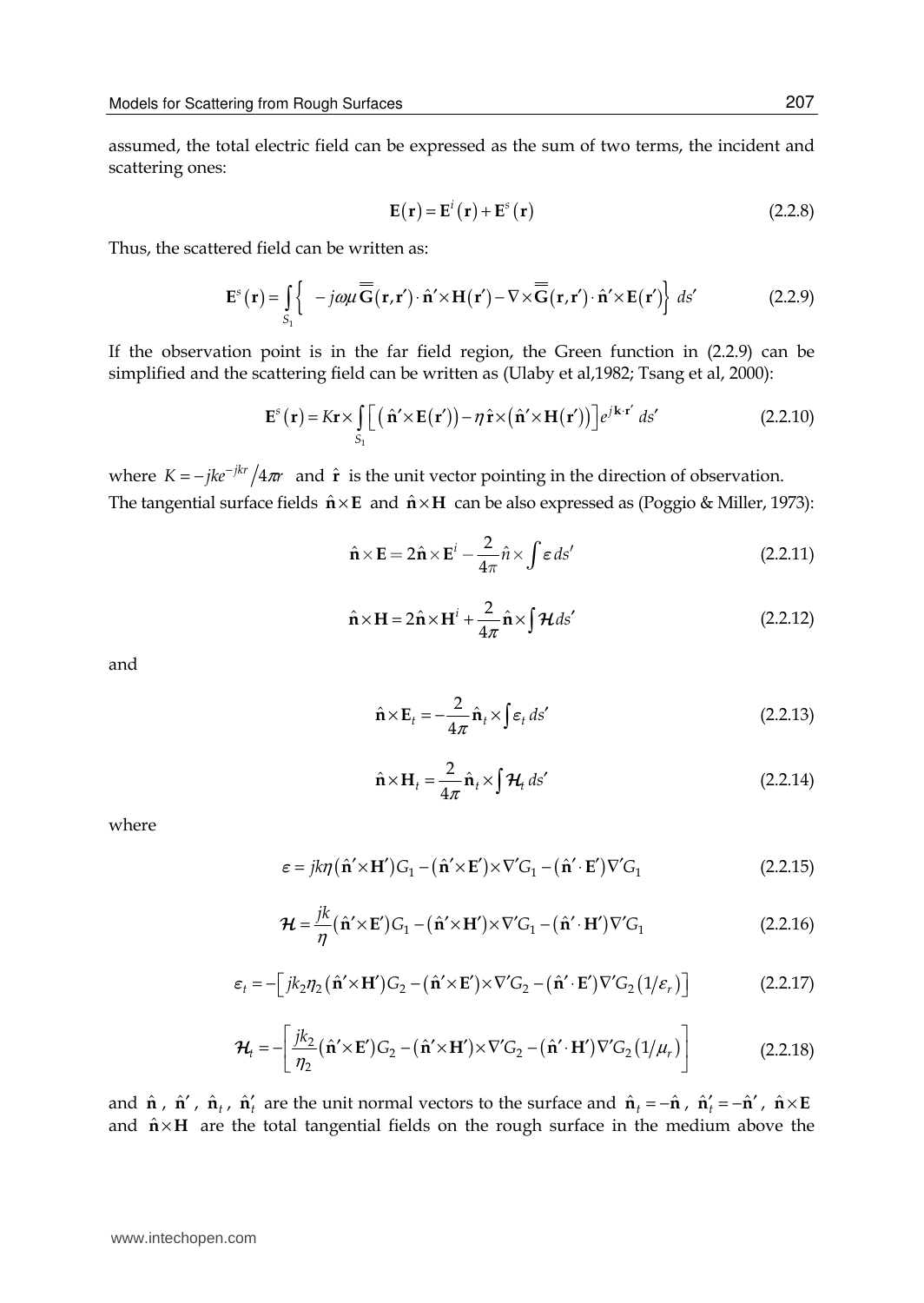separating interface;  $G_1$  and  $G_2$  are the Green's functions in medium above and below the interface, respectively, and  $\varepsilon_r = \varepsilon_2/\varepsilon_1$ ,  $\mu_r = \mu_2/\mu_1$ ,  $\eta_2 = \sqrt{\mu_2/\varepsilon_2}$  and  $k_2 = \omega_2/\mu_2 \varepsilon_2$ .

#### **2.3 The nature of surface scattering**

When an electromagnetic wave impinges the surface boundary between two semi-infinitive media, the scattering process takes place only at the surface boundary if the two media can be assumed homogeneous. Under such supposition, the problem at issue is indicated as *surface scattering* problem. On the other hand, if the lower medium is inhomogeneous or is a mixture of materials of different dielectric properties, then a portion of the transmitted wave scattered backward by the inhomogeneities may cross the boundary surface into the upper medium. In this case scattering takes place within the volume of the lower medium and it is referred to as *volume scattering*. In most cases both the scattering processes are involved, although only one of them can be dominant. In the case of bare soil, which will be assumed to be a homogeneous body, surface scattering is the only process taken into consideration.

When the surface boundary separating the two semi-infinitive media is perfectly smooth the reflection is in the specular direction and is described by the Fresnel reflection laws. On the other hand, when the surface boundary becomes rough, the incident wave is partly reflected in the specular direction and partly scattered in all directions. Qualitatively, the relationship between surface roughness and surface scattering can be illustrated through the example shown in Figure 2.3.1. For the specular surface, the angular radiation pattern of the reflected wave is a delta function centred about the specular direction as shown in Figure 2.3.1 (a). For the slightly rough surface (Figure 2.3.1 (b)), the angular radiation pattern consists of two components: a reflected component and a scattered component. The reflected component is again in the specular direction, but the magnitude of its power is smaller than that for smooth surface. This specular component is often referred to as the *coherent* scattering component. The scattered component, also known as the *diffuse* or *incoherent* component, consists of power scattered in all directions, but its magnitude is smaller than that of the coherent component. As the surface becomes rougher, the coherent component becomes negligible.

Note that the specular component represents also the mean scattered field (in statistical sense), whereas the diffuse component has a stochastic behaviour, associated to the randomness of the surface roughness.



Fig. 2.3.1. Relative contributions of coherent and diffuse scattering components for different surface-roughness conditions: (a) specular, (b) slightly rough, (c) very rough.

#### **2.3.1 Characterisation of soil roughness**

A rough surface can be described by a height function  $\zeta = z(x, y)$ . There are basically two categories of methods which are being used to measure surface roughness. The roughness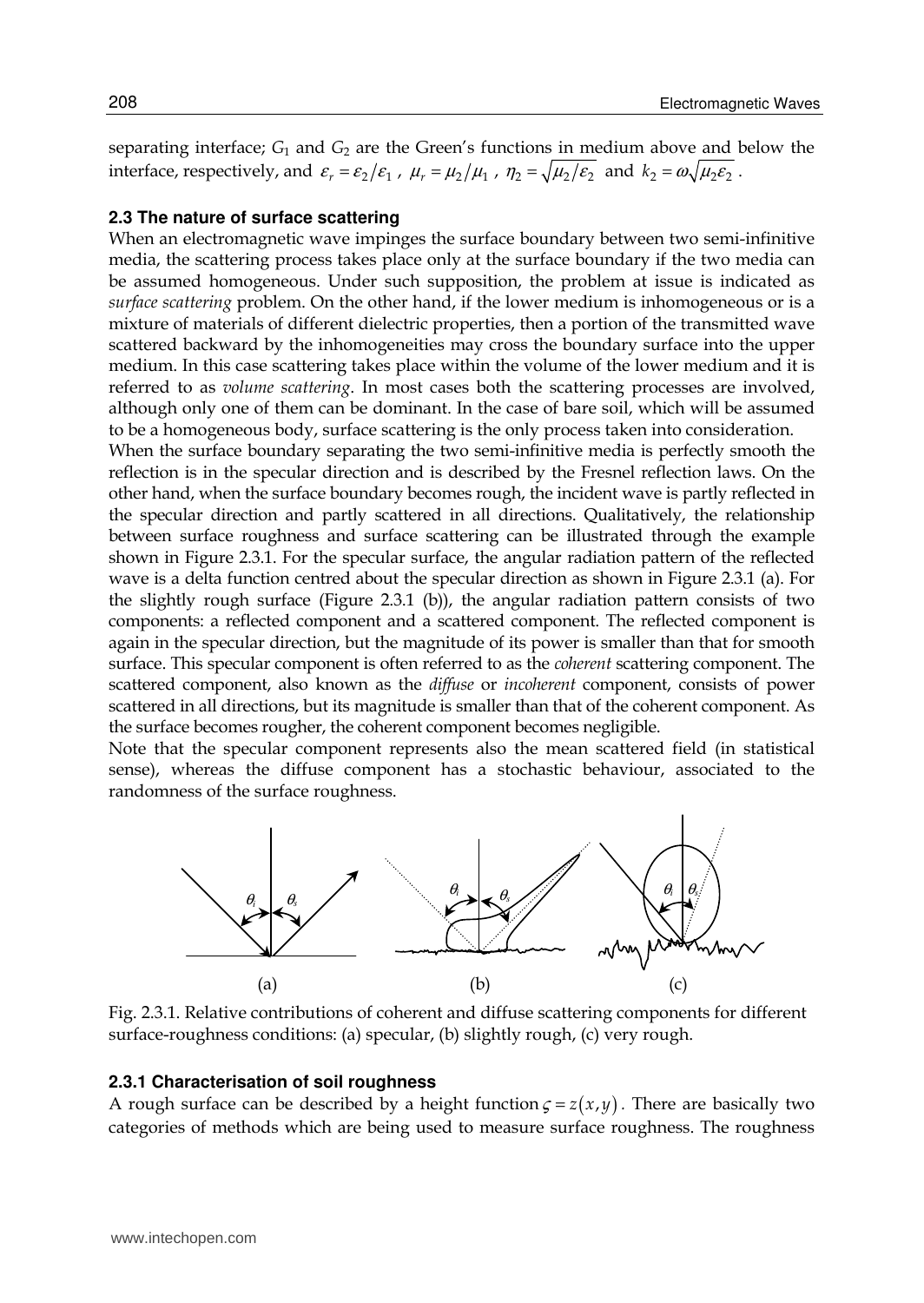can be carried out by means of various experimental approaches able to reproduce the surface profile by using contact or laser probes, or it can be estimated using some theory which relates scattering measurements to surface roughness. In general, the study of scattering in remote sensing is performed by using random rough surface models, where the elevation of surface, with respect to some mean surface, is assumed to be an ergodic $1$ , and hence stationary<sup>2</sup>, random process with a Gaussian height distribution.

Accordingly, the *degree of roughness*, or simply the *roughness*, of a random surface is characterised in terms of statistical parameters that are measured in units of wavelength. For this reason, a given surface that may "appear" very rough to an optical wave, may "appear" very smooth to a microwave.

The two fundamental parameters commonly used are the standard deviation of the surface height variation (or rms height) and the surface correlation length. Such parameters describe the statistical variation of the random component of surface height relative to a reference surface, that may be the unperturbed surface of a period pattern, as in the case of a rowtilled soil surface (Figure 2.3.1.1. (a)), or may be the mean plane surface if only random variations exist (Figure 2.3.1.1 (b)).



Fig. 2.3.1.1. Two configurations of height variations: (a) random height variations superimposed to a periodic surface; (b) random variations superimposed to a flat surface.

Let  $z(x)$  be a representative realisation of the ergodic and stationary process that describes a generic rough surface in a one-dimensional case. The mean value, which throughout this chapter will be denoted by angular brackets  $\langle ... \rangle$ , is equal to the spatial average over a statistically representative segment of the surface, of dimensions *Lx*, centred at the origin:

$$
\overline{z} = \frac{1}{L_x} \int_{-L_x/2}^{L_x/2} z(x) dx = \langle z(x) \rangle
$$
 (2.3.1.1)

As it can be noted from the above definition, for a stationary surface the average does not depend on *x*. The second moment is:

$$
\overline{z^2} = \frac{1}{L_x} \int_{-L_x/2}^{L_x/2} z^2(x) dx = \langle z^2(x) \rangle
$$
 (2.3.1.2)

 $\overline{a}$ 

<sup>&</sup>lt;sup>1</sup> A process is ergodic when one realisation is representative of all the process, i.e. the statistical averages over an extracted random variable may be replaced by spatial averages over a single realisation.

<sup>2</sup> The stationarity implies that all the statistically properties of a random process are invariant under the translation of spatial coordinates.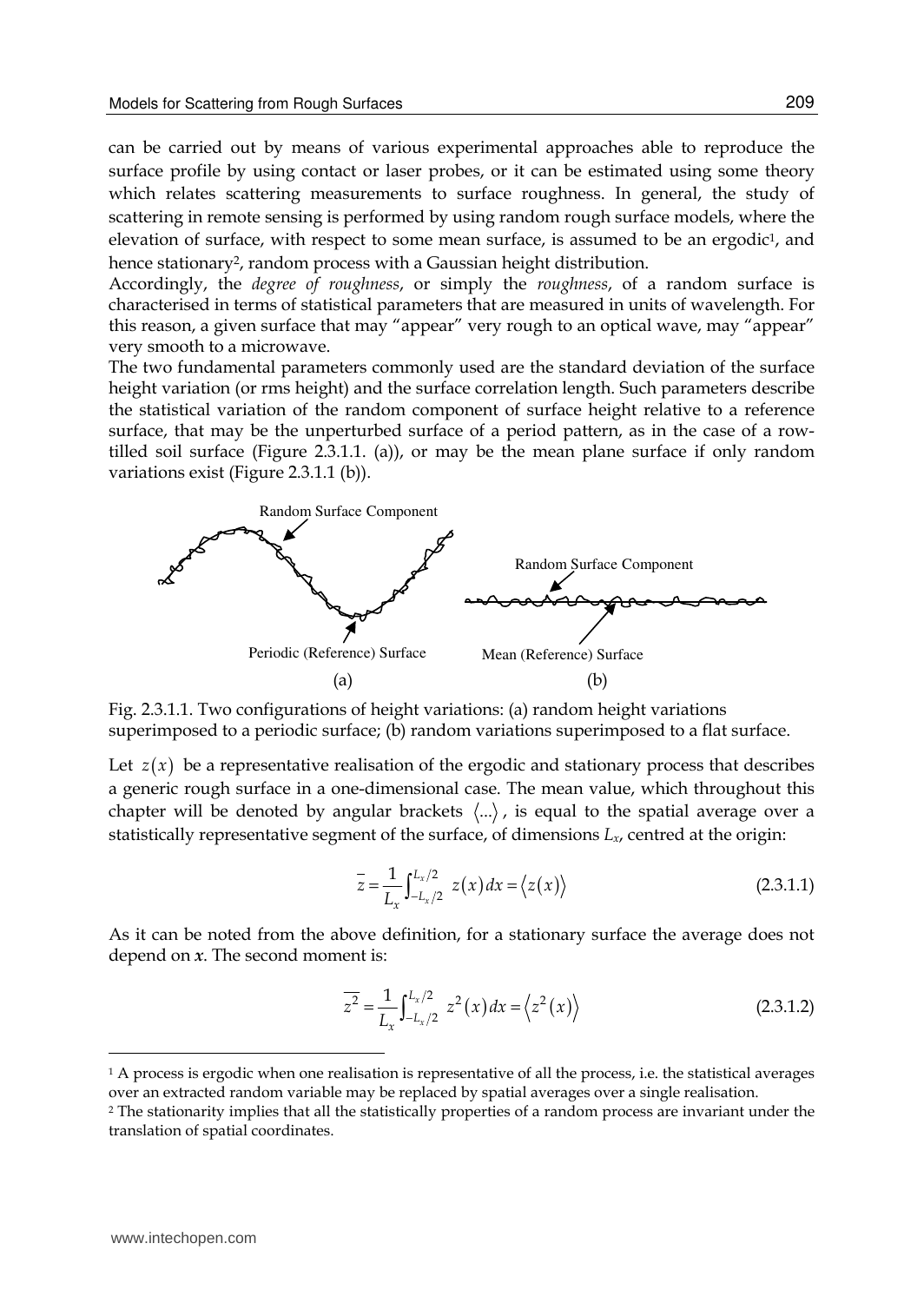Using the above expressions, the standard deviation of the surface height,  $\sigma$ , is therefore defined as:

$$
\sigma = \left[\overline{z^2} - \left(\overline{z}\right)^2\right]^{1/2} = \left\langle \left[\overline{z}(x) - \overline{z}\right]^2 \right\rangle^{1/2} \tag{2.3.1.3}
$$

Such quantities characterise the dispersion of the surface height relative to the reference plane. Taking into account the stationary properties of the process and considering its mean value null, the variance,  $\sigma^2$ , is coincident with the second moment and does not depend on *x*. The autocorrelation function of the height random process  $z(x)$  is given by:

$$
R_z(\tau) = \frac{1}{L_x} \int_{-L_x/2}^{L_x/2} z(x) z(x+\tau) dx = \langle z(x) z(x+\tau) \rangle
$$
\n(2.3.1.4)

The normalised autocorrelation function (ACF), better known as the correlation coefficient, assumes for a process with zero mean value the following expression:

$$
\rho(\tau) = \frac{\int_{-L_x/2}^{L_x/2} z(x)z(x+\tau)dx}{\int_{-L_x/2}^{L_x/2} z^2(x)dx} = \frac{R_z(\tau)}{R_z(0)} = \frac{R_z(\tau)}{\sigma^2}
$$
(2.3.1.5)

It is a measure of the similarity between the height *z* at point *x* and at point distant  $\tau$  from *x*. It has the following properties:

$$
|\rho(\tau)| \leq \rho(0) = 1 ;
$$
  

$$
\lim_{\tau \to \infty} \rho(\tau) = 0 .
$$

The spectral density or power spectrum is defined, for an ergodic random process, as the Fourier transform of the autocorrelation function  $R_{\tau}(x)$ :

$$
\tilde{W}(k_x) = \int_{-\infty}^{\infty} R_z(x) e^{jk_x x} dx
$$
\n(2.3.1.6)

where  $k_x$  is the Fourier transform variable.

However, taking into account the equation (2.3.1.5), it is common practice in characterising the random surface to define the power spectrum of the normalised autocorrelation function:

$$
W(k_x) = \int_{-\infty}^{\infty} \rho(x) e^{jk_x x} dx
$$
 (2.3.1.7)

The Gaussian distribution plays a central role in modelling scattering from random rough surfaces because it is encountered under a great number of different conditions and because Gaussian variates have the unique property that the random process is entirely determined by the height probability distribution and autocorrelation. All higher order correlations can be expressed in terms of the (second order) autocorrelation function, which simplifies modelling the surface scattering process. A simple and often used form for the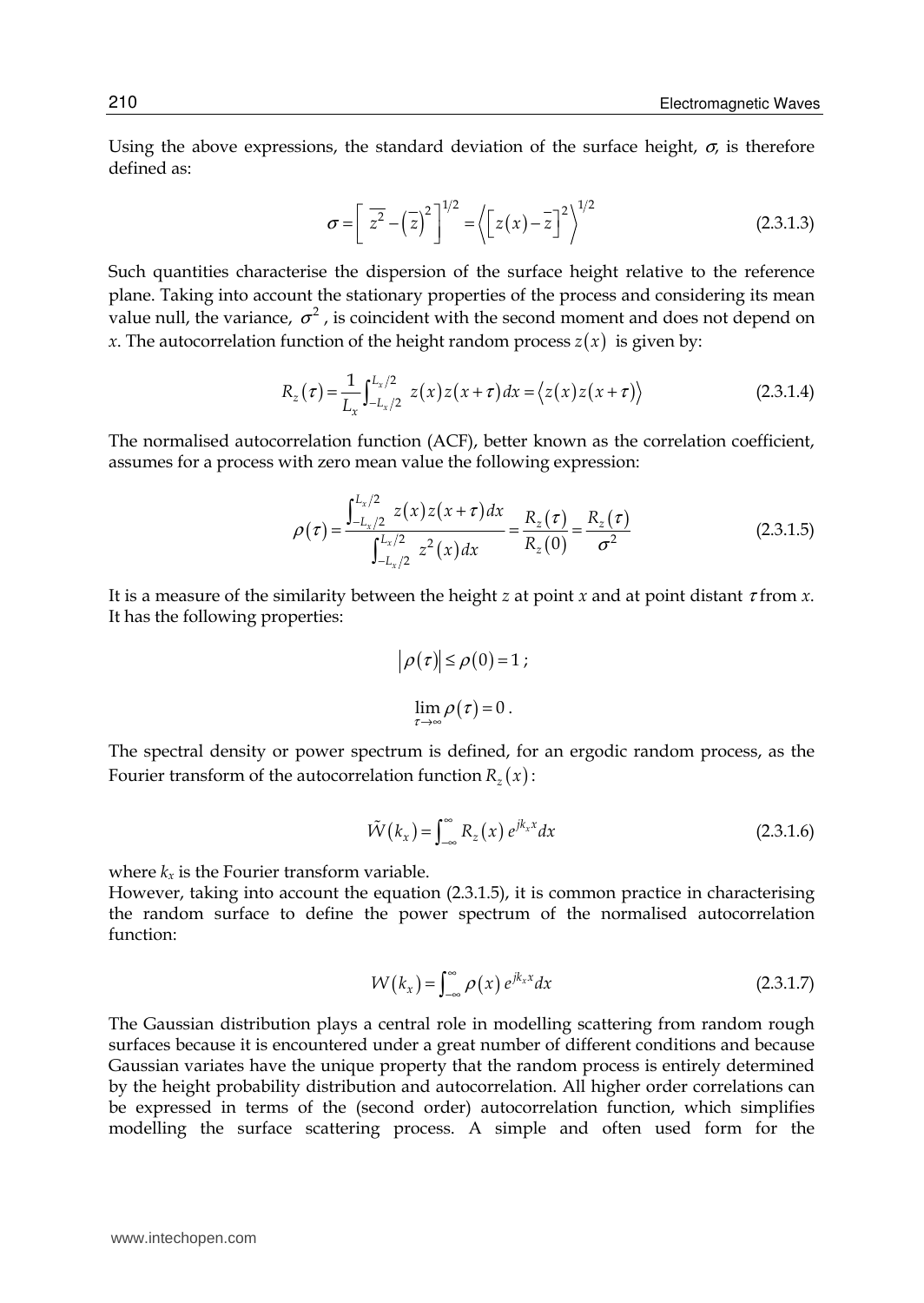autocorrelation is the Gaussian function but other forms have also been studied (Saillard & Sentenac, 2001).

The roughness spectrum at the *n*'th power of the autocorrelation function,  $W^{(n)}$ , which often enters into closed form solutions of the scattering problem, is given by the Fourier transform:

$$
W^{(n)}(k_x) = \int_{-\infty}^{\infty} \rho^n(x) e^{jk_x x} dx
$$
 (2.3.1.8)

The consideration of a realistic autocorrelation function is in fact a relevant problem for a better modelling of the soil scattering. Some often used forms (see for instance (Fung, 1994)) of the autocorrelation function are the Gaussian correlation function, the exponential correlation function, combinations of the Gaussian and exponential functions and the so called 1.5-power correlation function. For all of these, the roughness spectrum at the *n*'th power can be evaluated analytically (see (Fung, 1994)). For instance, for an isotropically rough surface, the normalised Gaussian autocorrelation in a single dimension assumes the following expression:

$$
\rho(x) = \exp\left(-\frac{x^2}{l^2}\right) \tag{2.3.1.9}
$$

where *l* is the *correlation length*. Such surface parameter is defined as the displacement *x* for which  $\rho(x)$  is equal to  $1/e$ 

$$
\rho(l) = 1/e \tag{2.3.1.10}
$$

The correlation length of a surface provides a reference for estimating the statistical independence of two points on the surface; if the two points are separated by a horizontal distance greater than *l*, then their heights may be considered to be (approximately) statistically independent of one another. In the extreme case of a perfectly smooth (specular) surface, every point on the surface is correlated with every other point with a correlation coefficient of unity. Hence,  $l = \infty$  in this case.

Referring to equation (2.3.1.9), the *n*'th power roughness spectrum is equal to:

$$
W^{(n)}(k_x) = \int \rho^n(x)e^{jk_x x} dx = \sqrt{\frac{\pi}{n}} e^{-\frac{k_x^2 l^2}{4n}}
$$
 (2.3.1.11)

Beside the height random function  $z(x)$ , the slope function is another important characterisation of the rough surface. It is defined as:

$$
Z_x = \lim_{\Delta x \to 0} \frac{z(x + \Delta x) - z(x)}{\Delta x}
$$
 (2.3.1.12)

Considering the stationary random process  $z(x)$  as normally distributed with zero mean and variance  $\sigma^2$ , being  $Z_x$ , the first derivative, its distribution is again normal with zero mean and variance related to the second derivative of the autocorrelation function of  $z(x)$ at the origin (Beckman & Spizzichino, 1963):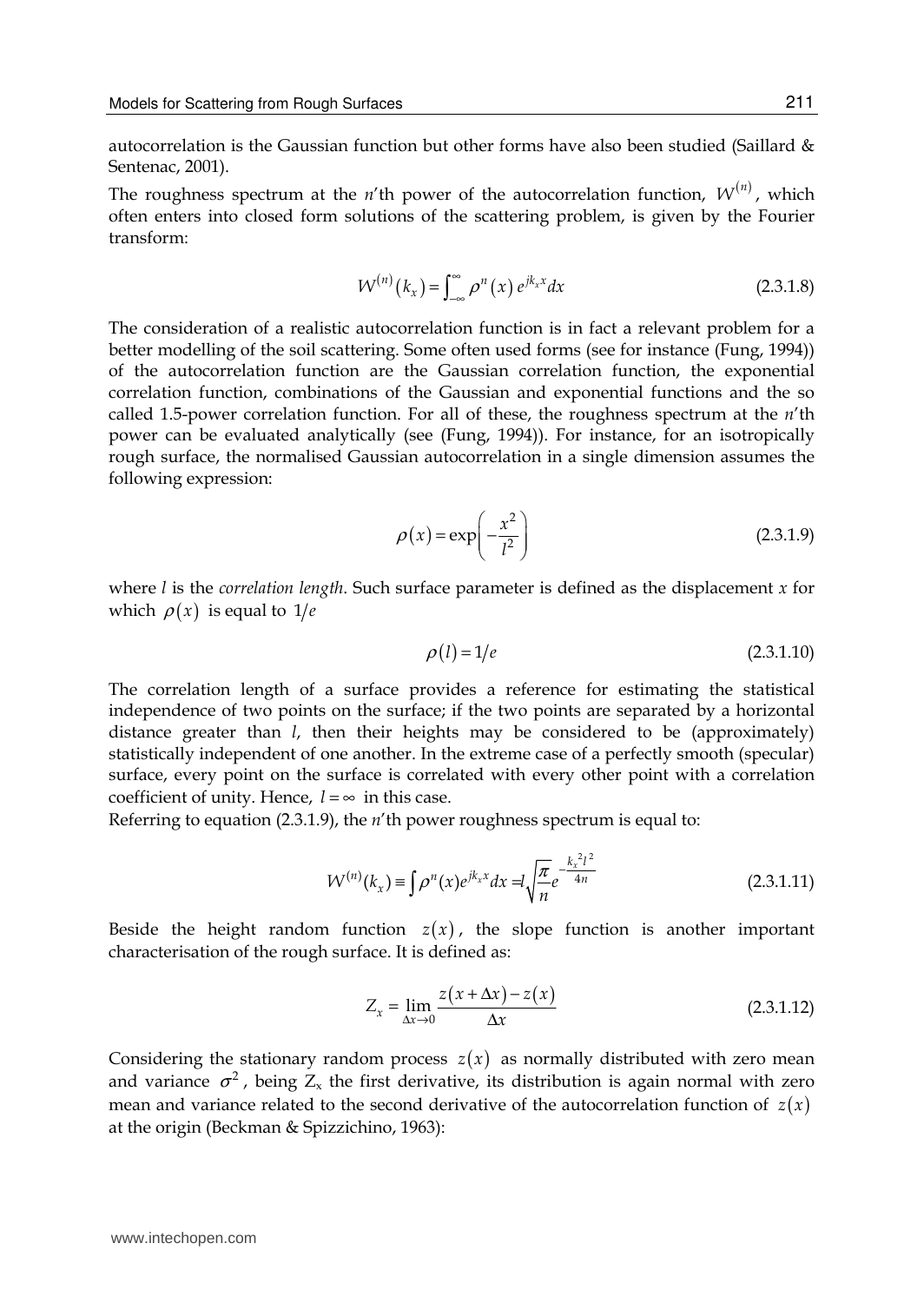$$
\sigma_s^2 = \langle Z_x^2 \rangle = -\sigma^2 \rho''(0) \tag{2.3.1.13}
$$

The rms slope is subsequently indicated as *m*:

$$
m = \left(-\sigma^2 \rho''(0)\right)^{1/2} \tag{2.3.1.14}
$$

When the normalised autocorrelation function is Gaussian (equation (2.3.1.9)), the rms slope is equal to:

$$
m = \sqrt{2} \frac{\sigma}{l} \tag{2.3.1.15}
$$

#### **2.4 Bistatic scattering coefficient**

A quantity often used in models and measurements of scattering in the microwave region is the *bistatic scattering coefficient*  $\sigma_{q,p}^o(\theta_i, \phi_i, \theta_s, \phi_s)$ . It describes the target's scattering properties at a given frequency, polarisation, incidence and observing directions, being independent on the specific measurement system used. It is possible to define  $\sigma_{q,p}^o$  directly in terms of the incident and scattering field  $E_p^i$  and  $E_q^s$  as follows (Ulaby et al, 1982):

$$
\sigma_{q,p}^{\circ}(\theta_i, \phi_i, \theta_s, \phi_s) = \frac{4\pi R^2 |E_p^s|^2}{A_0 |E_q^i|^2}
$$
\n(2.4.1)

where the ensemble average must be considered in case the scattered field is the fluctuating zero mean component (i.e., the diffuse or incoherent component mentioned before) generated by a natural target or random rough surface. Such equation shows  $\sigma_{q,p}^o$  as the ratio of the total power scattered by an equivalent isotropic scatterer in direction  $(\theta_s, \phi_s)$  to the product of the incident power density in direction  $(\theta_i, \phi_i)$  and the illuminated area.

The *backscattering coefficient*  $\sigma_{q,p}^o(\theta_i)$  is a special case of  $\sigma_{q,p}^o(\theta_i,\phi_i,\theta_s,\phi_s)$ ; it is defined for  $\theta_s = \theta_i$  and  $\phi_s = \phi_i \pm \pi$  (Figure 2.4.1), which corresponds to the incident and scattered direction being the same except for a reversal in sense.



Fig. 2.4.1. Geometry of the scattering problem.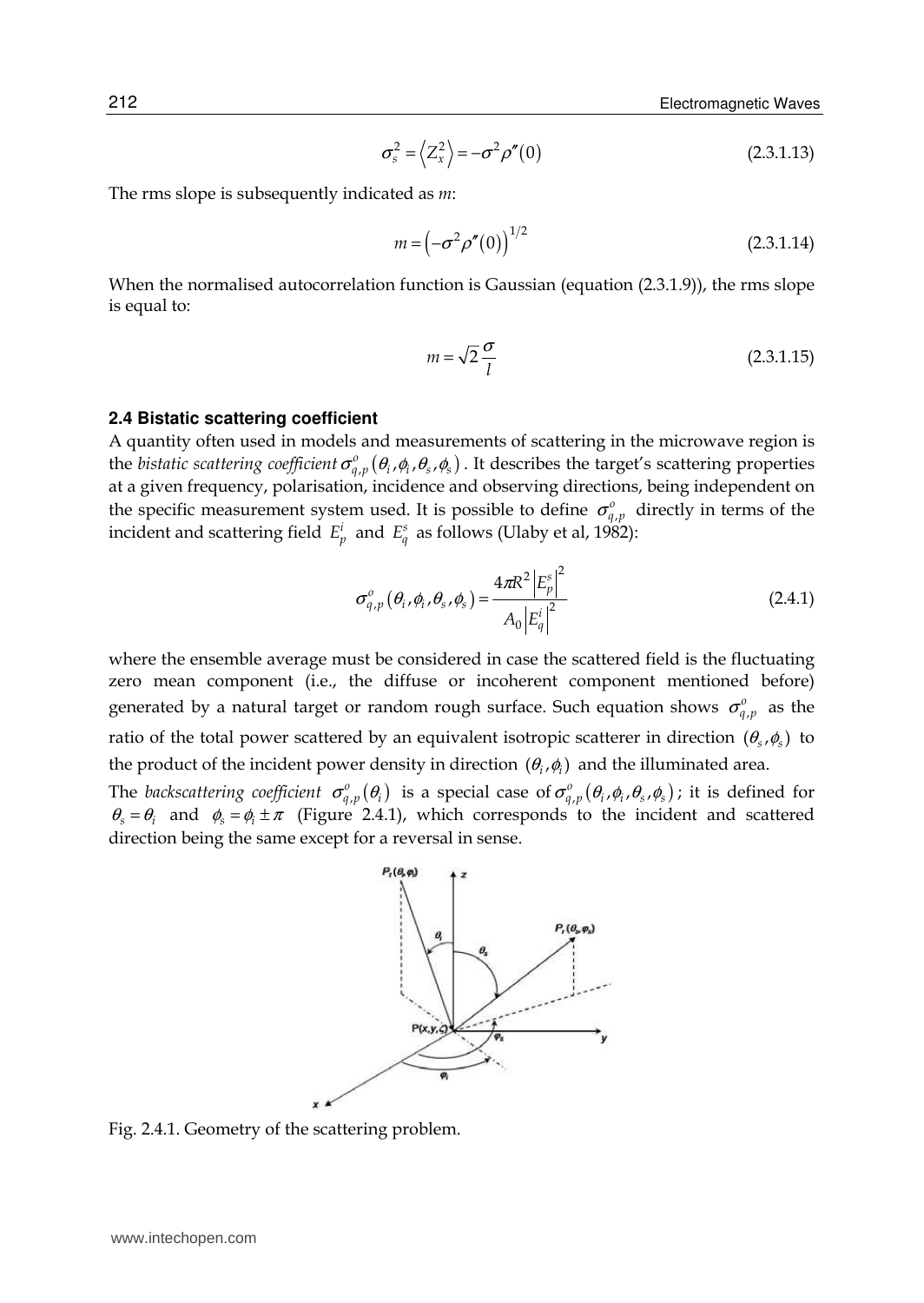#### **3. The Kirchhoff approximation**

In this section we shall consider the Kirchhoff (also sometimes referred to as the tangent plane approximation) approach to describe the scattering from rough surfaces, which was one of the first methods applied. We will consider surfaces with random surface profiles (i.e. not period surfaces) and within the context of the vector theory we will discuss the Kirchhoff Approximation. We will consider here the case of scattering from 2-dimensional dielectric surfaces. We will present results for the case of a surface which can be characterised as a Gaussian random process. We will also mention some extensions of the Kirchhoff approximation and will give references to further reading about the Kirchhoff approach. The reference list is by no means complete, since the literature on the Kirchhoff approximation is vast. A good representation of the Kirchhoff method can be found for instance in (Tsang et al, 2000, Tsang & Kong, 2001, Ulaby et al, 1982).

#### **3.1 Formulation of the scattering problem**

The geometry of the scattering problem we consider is shown in figure 2.4.1. We consider a monochromatic, linearly polarised incident plane wave with electric and magnetic field given by the equations (2.1.14) and (2.1.15), respectively.

It can be shown, similarly to equation (2.2.10), that the far zone scattering field,  $E_{m}^s$ , can be written in terms of the tangential surface fields in the medium above the separating surface as (Stratton-Chu integral) (Ulaby et al, 1982):

$$
E_{qp}^s = K \iint \left\{ \hat{\mathbf{q}} \cdot \left[ \hat{\mathbf{k}}_s \times (\hat{\mathbf{n}} \times \mathbf{E}_p) + \eta \left( \hat{\mathbf{n}} \times \mathbf{H}_p \right) \right] \right\} e^{j(\mathbf{k}_s \cdot \mathbf{r})} ds \tag{3.1.1}
$$

where

$$
\mathbf{k}_s = k\hat{\mathbf{k}}_s = k\left(\sin\theta_s\cos\phi_s\hat{\mathbf{x}} + \sin\theta_s\sin\phi_s\hat{\mathbf{y}} + \cos\theta_s\hat{\mathbf{z}}\right) = k_{sx}\hat{\mathbf{x}} + k_{sy}\hat{\mathbf{y}} + k_{sz}\hat{\mathbf{z}}
$$
(3.1.2)

What needs to be calculated are the tangential surface fields in equation (3.1.1). In equations  $(2.2.11)$  -  $(2.2.12)$  and  $(2.2.15)$  -  $(2.2.16)$  we presented integral equations for the tangential surface fields in the medium above the scattering dielectric surface. It should be noted that these expressions are exact. However, they cannot in general be solved analytically and therefore approximations have to be introduced. Below we will show that by introducing an approximation called the *tangent plane approximation* (or the *Kirchhoff approximation*), closed analytical solutions can be obtained to the scattering problem.

#### **3.2 The tangent plane approximation and the Kirchhoff fields**

In the Kirchhoff approach, the total fields at any point of the surface (i.e., the incident plus the scattered one, to be considered inside the integral (3.1.1)) are approximated by the fields that would be present on an infinitely extended tangent plane at that particular point on the surface. The reflection is therefore considered to be locally specular. It is due to this fact that the Kirchhoff approximation is also referred to as the *tangent plane approximation*. The Kirchhoff approach requires to be valid that every point on the surface has a large radius of curvature relative to the wavelength of the incident field.

Thus, under the tangent-plane approximation, the total field at a point on the surface is assumed equal to the incident field plus the field reflected by an infinite plane tangent to the point. Hence, the tangential surface fields are (Ulaby et al, 1982):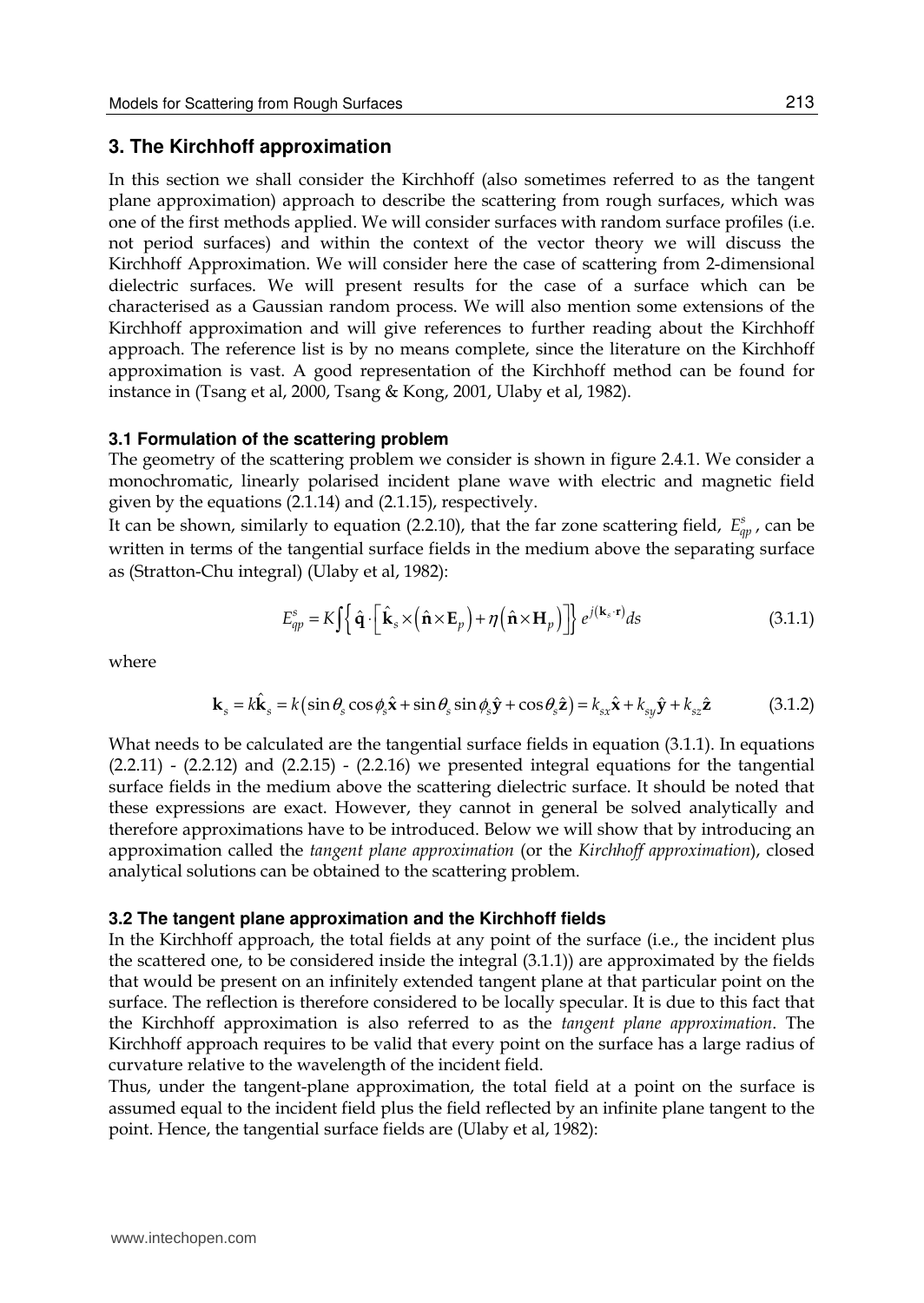$$
\hat{\mathbf{n}} \times \mathbf{E} = (\hat{\mathbf{n}} \times \mathbf{E})_k = \hat{\mathbf{n}} \times (\mathbf{E}^i + \mathbf{E}^r)
$$
\n(3.2.1)

$$
\hat{\mathbf{n}} \times \mathbf{H} = (\hat{\mathbf{n}} \times \mathbf{H})_k = \hat{\mathbf{n}} \times (\mathbf{H}^i + \mathbf{H}^r)
$$
(3.2.2)

Here the subscript *k* stands for the Kirchhoff approximation.

The way to proceed from here, in most presentations of the Kirchhoff method, consists in expressing the tangential fields under the Kirchhoff approximation in terms of the incident electric field components and the local Fresnel reflection coefficients, which depend on the local angles of incidence. This results in the following expressions:

$$
\hat{\mathbf{n}} \times \mathbf{E} = \left[ (1 + R_h) (\hat{\mathbf{p}} \cdot \hat{\mathbf{t}}) (\hat{\mathbf{n}} \times \hat{\mathbf{t}}) - (1 - R_v) (\hat{\mathbf{n}} \cdot \hat{\mathbf{k}}_i) (\hat{\mathbf{p}} \cdot \hat{\mathbf{d}}) \hat{\mathbf{t}} \right] E_0 e^{-jk \hat{\mathbf{k}}_i \cdot \mathbf{r}}
$$
(3.2.3)

$$
\eta\left(\hat{\mathbf{n}} \times \mathbf{H}\right) = -\left[ \left(1 - R_h\right) \left(\hat{\mathbf{n}} \cdot \hat{\mathbf{k}}_i\right) \left(\hat{\mathbf{p}} \cdot \hat{\mathbf{t}}\right) \hat{\mathbf{t}} + \left(1 + R_v\right) \left(\hat{\mathbf{p}} \cdot \hat{\mathbf{d}}\right) \left(\hat{\mathbf{n}} \times \hat{\mathbf{t}}\right) \right] E_0 e^{-jk\hat{\mathbf{k}}_i \cdot \mathbf{r}} \tag{3.2.4}
$$

where the unit vectors  $\hat{\bf t}$ ,  $\hat{\bf d}$ ,  $\hat{\bf k}_i$  define the local reference coordinate system (see (Fung, 1994)) and  $\hat{\bf{n}}$  is the unit normal vector to the interface in the above medium.  $R_v$  and  $R_h$  are the Fresnel reflection coefficients for vertical and horizontal polarisation respectively. Upon substituting (3.2.3) and (3.2.4) in (3.1.1), the scattered field is:

$$
E_{qp}^s = K \iint \left\{ \hat{\mathbf{q}} \cdot \left[ \hat{\mathbf{k}}_s \times \left( \hat{\mathbf{n}} \times \mathbf{E}_p \right) + \eta \left( \hat{\mathbf{n}} \times \mathbf{H}_p \right) \right] \right\} e^{j(\mathbf{k}_s - \mathbf{k}_i) \cdot \mathbf{r}} ds \tag{3.2.5}
$$

where the phase factor,  $exp(-jk\hat{k}_i \cdot \mathbf{r})$ , of the incident wave has been pointed out from the equations (3.2.3) and (3.2.4). Such equation represents the scattered field formulated under the tangent-plane, or Kirchhoff approximation. As it stands the expression is a complicated function of the surface function and its partial derivatives. No analytic solution has been obtained from (3.2.5) without additional simplifying assumptions. Here we will show the results presented in (Ulaby et al, 1982): for surface with large (with respect to wavelength) standard deviation of surface heights, for which the stationary-phase approximation (Geometric Optics, GO) will be used, and for surfaces with small slopes and a medium or small standard deviation of surface heights, for which a scalar approximation (Physical Optics, PO) will be used.

#### **3.2.1 The scattered field under the stationary-phase approximation (Geometric Optic, GO)**

Under the stationary-phase approximation the local tangent plane on a surface point can be considered infinitely wide and, as consequence, the angular re-irradiation pattern originating from that specific point can be represented by a delta function centred in the specular direction. This means that scattering can occur only along directions for which there are specular points on the surface. Hence local diffraction effects are excluded. The approximating relations are obtained from the phase *Q* of (3.2.5), that is:

$$
Q = k(\hat{\mathbf{k}}_s - \hat{\mathbf{k}}_i) \cdot \mathbf{r} \equiv \mathbf{q} \cdot \mathbf{r} = q_x x + q_y y + q_z z \tag{3.2.1.1}
$$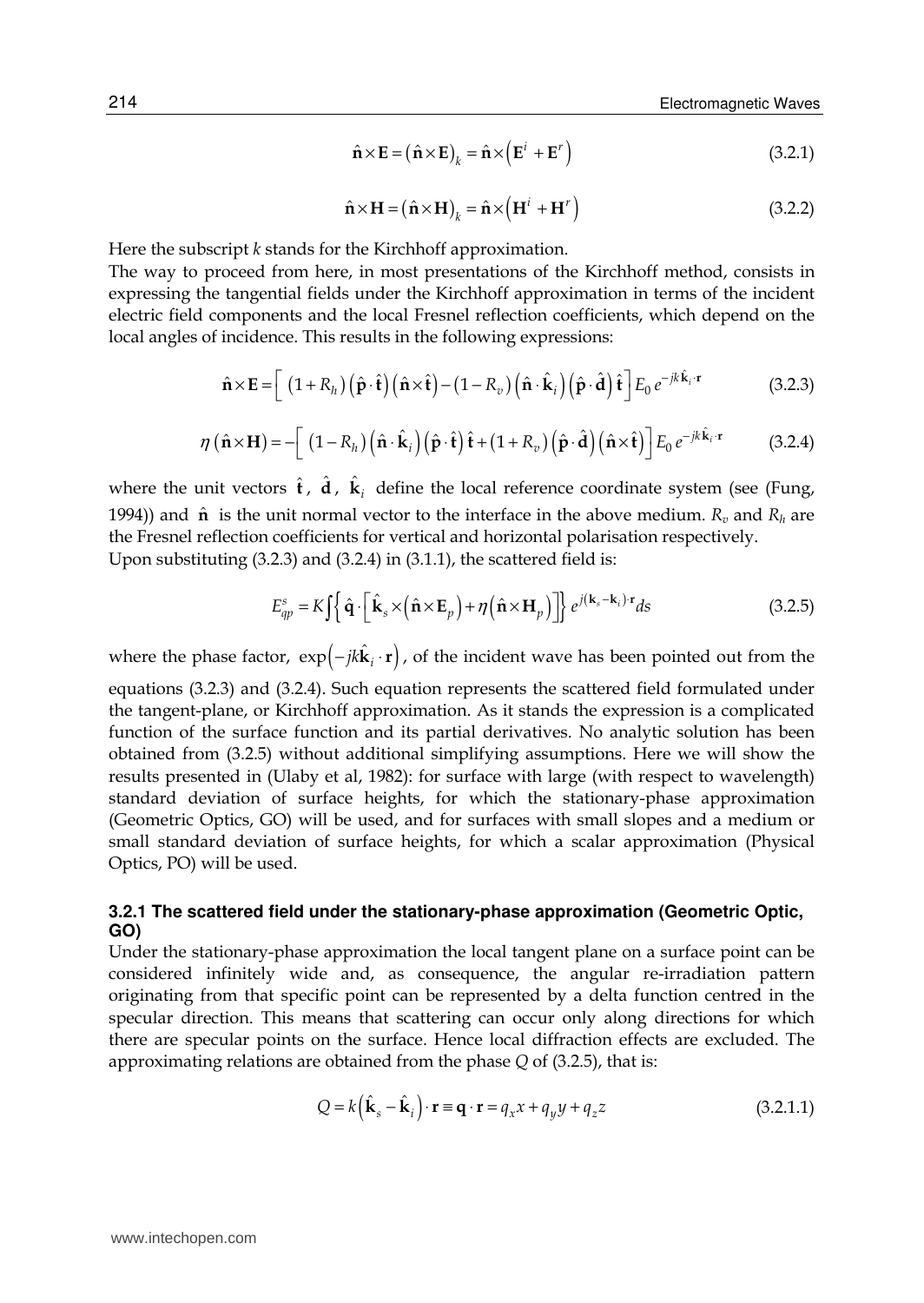where

$$
\hat{\mathbf{k}}_s = \hat{\mathbf{x}} \sin \theta_s \cos \phi_s + \hat{\mathbf{y}} \sin \theta_s \sin \phi_s + \hat{\mathbf{z}} \cos \theta_s \tag{3.2.1.2}
$$

$$
\hat{\mathbf{k}}_i = \hat{\mathbf{x}} \sin \theta_i \cos \phi_i + \hat{\mathbf{y}} \sin \theta_i \sin \phi_i - \hat{\mathbf{z}} \cos \theta_i
$$
\n(3.2.1.3)

$$
q_x = k \left( \sin \theta_s \cos \phi_s - \sin \theta_i \cos \phi_i \right) \tag{3.2.1.4}
$$

$$
q_y = k \left( \sin \theta_s \sin \phi_s - \sin \theta_i \sin \phi_i \right) \tag{3.2.1.5}
$$

$$
q_z = k(\cos\theta_s + \cos\theta_i) \tag{3.2.1.6}
$$

The phase *Q* is said to be stationary at a point if its rate of change is zero at the point, that is:

$$
\frac{\partial Q}{\partial x} = 0 = q_x + q_z \frac{\partial z}{\partial x}
$$

$$
\frac{\partial Q}{\partial y} = 0 = q_y + q_z \frac{\partial z}{\partial y}
$$

Hence, the partial derivatives of the surface slopes can be replaced by the components of the phase as:

$$
Z_x = \frac{\partial z}{\partial x} = -\frac{q_x}{q_z} \tag{3.2.1.7}
$$

$$
Z_y = \frac{\partial z}{\partial y} = -\frac{q_y}{q_z} \tag{3.2.1.8}
$$

Since, the local unit vector  $\hat{\mathbf{n}}$  is a function of the surface derivatives:

$$
\hat{\mathbf{n}} = \frac{-Z_x \hat{\mathbf{x}} - Z_y \hat{\mathbf{y}} + \hat{\mathbf{z}}}{\sqrt{1 + Z_x^2 + Z_y^2}}
$$
(3.1.1.9)

the use of (3.2.1.7) and (3.2.1.8) makes  $\hat{\bf n} \times {\bf E}$  and  $\hat{\bf n} \times {\bf H}$  independent on the integration variables. Thus, the expression for  $\mathbf{E}^s$  can be rewritten as:

$$
\mathbf{E}^{s} = K\hat{\mathbf{k}}_{s} \times \left[ \left( \hat{\mathbf{n}} \times \mathbf{E} \right) - \eta \hat{\mathbf{k}}_{s} \times \left( \hat{\mathbf{n}} \times \mathbf{H} \right) \right] I_{1}
$$
\n(3.2.1.10)

where

$$
I_1 = \int e^{jk(\hat{\mathbf{k}}_s - \hat{\mathbf{k}}_i) \cdot \mathbf{r}} ds
$$
\n(3.2.1.11)

The scattering field corresponding to transmission of  $\hat{p}$  polarisation and reception of  $\hat{q}$ polarisation can be written as (Ulaby et al, 1982):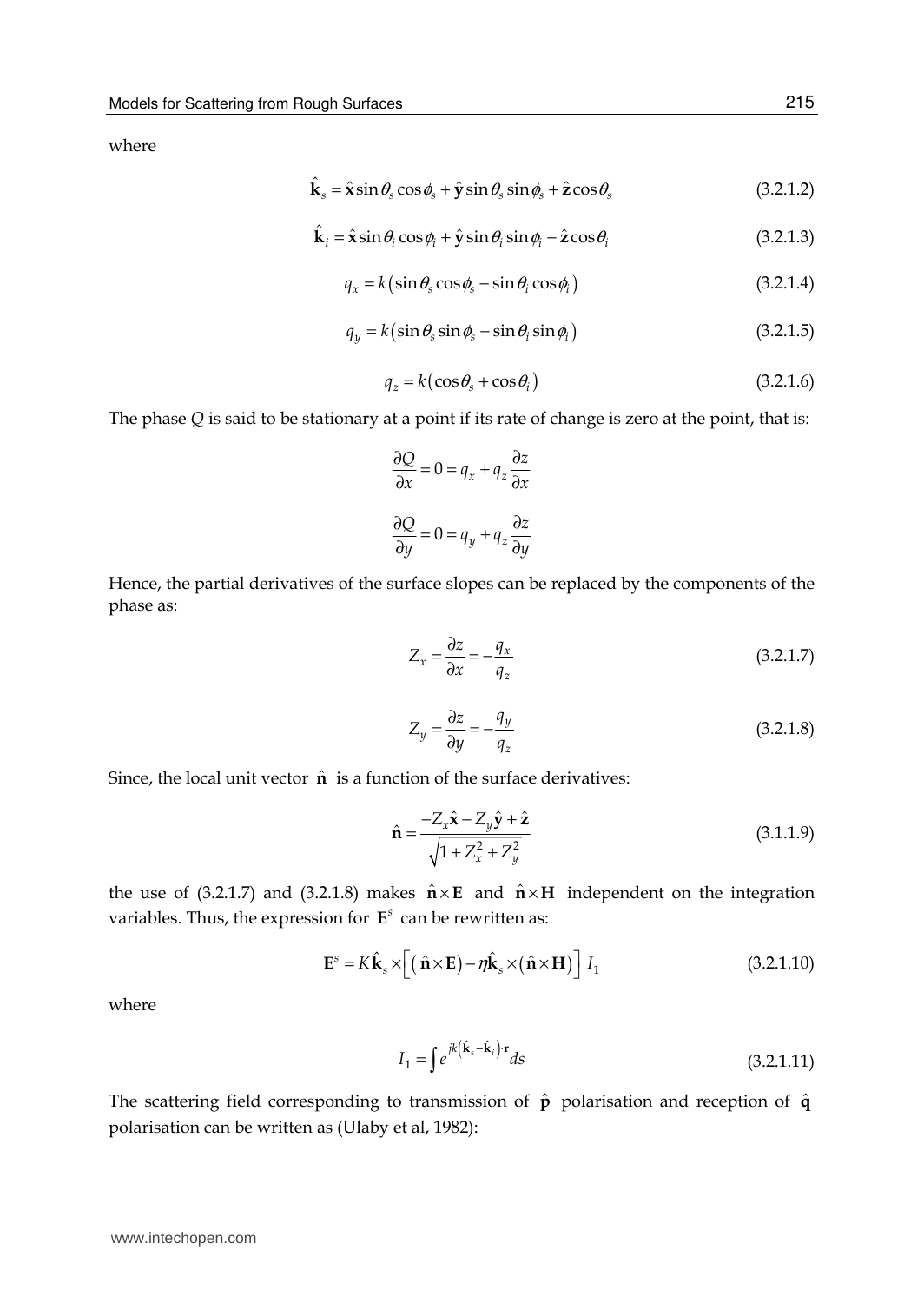$$
E_{qp}^s = \hat{\mathbf{q}} \cdot \mathbf{E}^s \equiv K I_1 E_0 U_{qp}
$$
 (3.2.1.12)

where

$$
U_{qp} = \frac{1}{E_0} \hat{\mathbf{q}} \cdot \hat{\mathbf{k}}_s \times \left[ (\hat{\mathbf{n}} \times \mathbf{E}) - \eta \hat{\mathbf{k}}_s \times (\hat{\mathbf{n}} \times \mathbf{H}) \right]
$$
(3.2.1.13)

To compute the scattering coefficient, defined in (2.4.1), for different polarisation states, it is necessary to calculate the ensemble average of  $|I_1|^2$ :

$$
\langle |I_1|^2 \rangle = \iint \langle e^{jk(\hat{\mathbf{k}}_s - \hat{\mathbf{k}}_i)(\mathbf{r} - \mathbf{r}')} \rangle ds ds'
$$
 (3.2.1.14)

By assuming the surface roughness as a stationary and isotropic Gaussian random process, with zero mean, variance  $\sigma^2$ , and correlation coefficient  $\rho$ , and in the assumption that the standard deviation of surface heights is large (that is,  $\left( q_z \sigma \right)^2$  large) the integral can be solved. The result is (Ulaby et al, 1982):

$$
\langle |I_1|^2 \rangle = \frac{2\pi A_0 q^2}{q_z^4 \sigma^2 |\rho''(0)|} \exp \left[ -\frac{q_x^2 + q_y^2}{2q_z^2 \sigma^2 |\rho''(0)|} \right]
$$
(3.2.1.15)

where the illuminated area  $A_0$  is  $(2L)^2$ ,  $\rho''(0)$  is the second derivatives of  $\rho$  evaluated at the origin and  $\sigma^2 |\rho''(0)|$  corresponds to the mean-squared slope of the surface (Ulaby et al, 1982) (Section 2.3.1).

Upon substituting (3.2.1.15) into the product in the scattered-field expression, it follows:

$$
\left\langle E_{qp}^s E_{qp}^s \right\rangle = \left| KE_0 U_{qp} \right|^2 \left\langle \left| I_1 \right|^2 \right\rangle \tag{3.2.1.16}
$$

Substituting (3.2.1.16) in the definition of the scattering coefficient given by equation (2.4.1), it assumes the following expression:

$$
\sigma_{qp}^{o} = \frac{\left(kq|U_{qp}|^2\right)}{2q_z^4\sigma^2|\rho''(0)|} \exp\left[-\frac{q_x^2+q_y^2}{2q_z^2\sigma^2|\rho''(0)|}\right]
$$
(3.2.1.17)

In the derivation of  $\sigma_{ap}^{\circ}$ , the effects of shadowing and multiple scattering have been ignored. It is important to underline that (3.2.1.17) is valid only for surface with sufficiently large standard deviation of surface heights. Under such assumption, that is  $\left( q_z \sigma \right)^2$  large, the scattering is purely incoherent. As  $(q_z \sigma)^2$  decreases, some scattered energy begins to appear in the coherent component. To examine such situation, a different approximation to the tangential fields is needed to permit small  $(q_z \sigma)^2$ . This is discussed in the next section.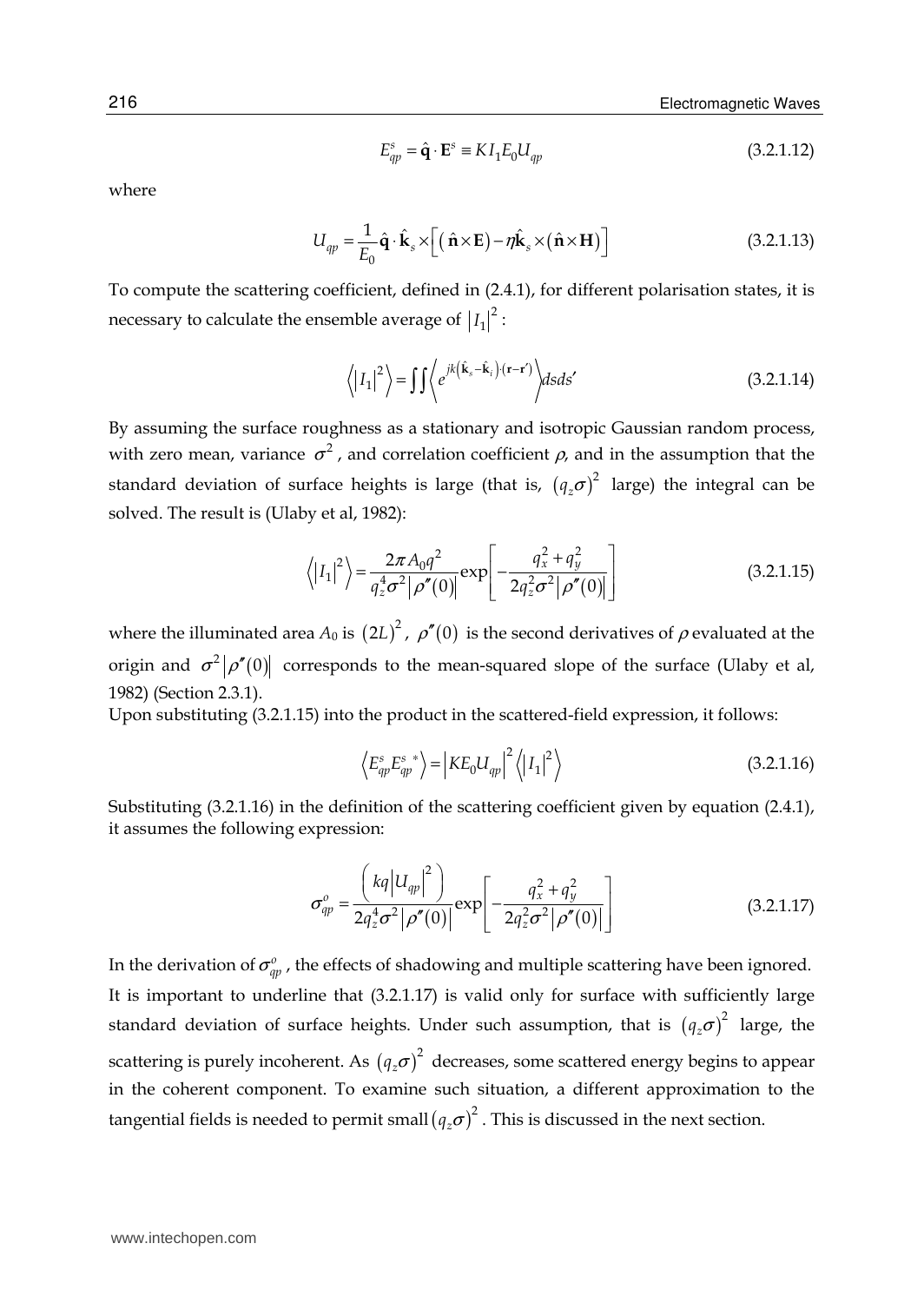#### **3.2.2 The scattered field under the scalar approximation (Physical Optics, PO)**

A different Kirchhoff approach is the Physical Optics solution to (3.1.1). The Physical Optics approach involves the integration of the Kirchhoff scattered field over the entire rough surface, not just the portions of surface which contribute specularly to the scattered direction. Unlike the Geometric Optics solution, the Physical Optics solution predicts a coherent component.

The power in the incoherent reflected field can be found by expanding the Stratton-Chu equation in a Taylor series in surface slope distribution. In (Ulaby et al, 1982) the Physical Optics solution is called scalar approximation because slopes are ignored in the surface coordinate system, leading to a decoupling of polarisation in the vector scattering equations. Accordingly, the basic scattered-field expression can be rewritten in the form:

$$
E_{qp}^s = KE_0 \int \overline{U}_{qp} \exp \left[ jk \left( \hat{\mathbf{k}}_s - \hat{\mathbf{k}}_i \right) \cdot \mathbf{r} \right] ds \tag{3.2.2.1}
$$

where  $\overline{U}_{qp}$  are given in (Ulaby et al, 1982). To find  $\left\langle E_{qp}^s E_{qp}^{s*} \right\rangle$  for the scattering-coefficient computation, the following integral needs to be computed:

$$
I = \iint \left\langle \overline{U}_{qp} \overline{U}_{qp}^* \exp\left[jk\left(\hat{\mathbf{k}}_s - \hat{\mathbf{k}}_i\right) \cdot (\mathbf{r} - \mathbf{r}')\right] \right\rangle ds ds' \tag{3.2.2.2}
$$

Since all  $\overline{U}_{qp}$  are expressed in a Taylor series in surface slope distribution,  $Z_x$  and  $Z_y$ :

$$
\overline{U}_{qp} = a_0 + a_1 Z_x + a_2 Z_y \tag{3.2.2.3}
$$

where  $a_i$  are polarisation-dependent coefficients, the product  $\overline{U}_{qp}\overline{U}_{qp}^*$  can be written up to the first order in slope as:

$$
\overline{U}_{qp}\overline{U}_{qp}^* \approx a_0 a_0^* + a_0 a_1^* Z_x + a_0^* a_1 Z_x + a_0 a_2^* Z_y + a_0^* a_2 Z_y \tag{3.2.2.4}
$$

Since  $(q_z \sigma)^2$  is no longer required to be large and assuming the size of the illuminated area equal to  $2L \times 2L$ , the ensemble average of the first term in (3.2.2.4) can be expressed as (for more details see (Ulaby et al, 1982))

$$
I_0 = |a_0|^2 e^{-q_z^2 \sigma^2} \sum_{n=0}^{\infty} \frac{\left(q_z^2 \sigma^2\right)^n}{n!} \int_{-2L}^{2L} \int_{-2L}^{2L} \rho^n (2L - |u|) (2L - |v|) e^{j q_x u + j q_y v} du dv \qquad (3.2.2.5)
$$

where the  $n = 0$  term corresponds to coherent scattering. It can be shown that this coherentscattering coefficient can be expressed as:

$$
\sigma_{qp}^{\sigma c} = \pi k^2 |a_0|^2 \delta(q_x) \delta(q_y) e^{-q_z^2 \sigma^2}
$$
\n(3.2.2.6)

which shows that coherent scattering is important only when  $q_z\sigma$  is small. The rest of the series in (3.2.2.5) represents incoherent scattering. The integral  $I_0$  for  $n \ge 1$  can be rewritten in the following manner pointing out the illuminated area  $A_0 = (2L)^2$ :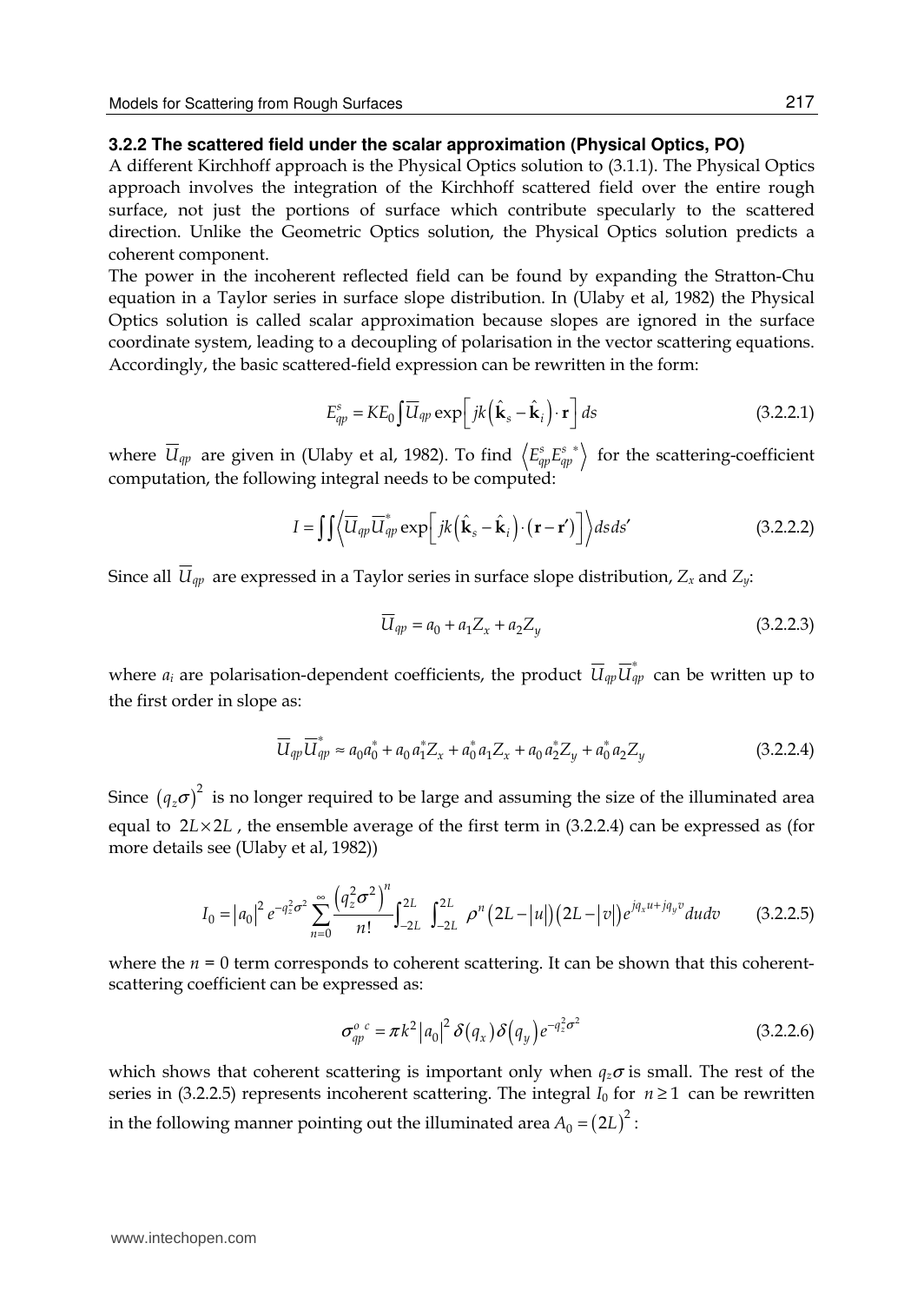$$
I_0 = |a_0|^2 e^{-q_z^2 \sigma^2} A_0 \sum_{n=1}^{\infty} \frac{\left(q_z^2 \sigma^2\right)^n}{n!} \int_{-\infty}^{\infty} \int_{-\infty}^{\infty} \rho^n e^{jq_x u + jq_y v} du dv \tag{3.2.2.7}
$$

For an isotropically rough surface with correlation length *l* and Gaussian normalised autocorrelation function,  $\rho = \exp \left[ -\xi^2 / l^2 \right]$ , the integral (3.2.2.7) can be shown to be:

$$
\int_{-\infty}^{\infty} \int_{-\infty}^{\infty} e^{-n\xi^2/l^2 + jq_x u + jq_y v} du dv = \frac{\pi l^2}{n} e^{-\frac{(q_x^2 + q_y^2)l^2}{4n}}
$$
(3.1.2.8)

It is clear that different solutions may be obtained for the integral if the normalised surface autocorrelation function is assumed to take some other functional forms. Upon substituting (3.2.2.7) and (3.2.2.8) into the factor  $\left\langle E_{qp}^s E_{qp}^{s*} \right\rangle$ , the scattering coefficient for the incoherent part of the  $|a_0|^2$  term has the following expression:

$$
\sigma_{qp}^{o\ inc} = (|a_0|kl/2)^2 e^{-q_z^2 \sigma^2} \sum_{n=1}^{\infty} \frac{\left(q_z^2 \sigma^2\right)^n}{n!n} e^{-\frac{\left(q_x^2 + q_y^2\right)l^2}{4n}}
$$
(3.2.2.9)

If the normalised surface autocorrelation is not known,  $\sigma_{qp}^o{}^{inc}$  can be written as:

$$
\sigma_{qp}^{o\ inc} = \frac{k^2 |a_0|^2}{4\pi} e^{-q_z^2 \sigma^2} \sum_{n=1}^{\infty} \frac{\left(q_z^2 \sigma^2\right)^n}{n!} \int_{-\infty}^{\infty} \int_{-\infty}^{\infty} \rho^n e^{jq_x u + jq_y v} du dv \tag{3.2.2.10}
$$

An additional contribution to the total scattering coefficient comes from the slope terms in (3.2.2.4). It can be computed taking into account in the ensemble average  $\left\langle E_{qp}^s E_{qp}^s \right\rangle$  the integrals of the slope terms in the *x*- and *y*-direction. The results of such integrals for a Gaussian normalised autocorrelation function are reported in (Ulaby et al, 1982). Also the expressions of the polarisation-dependent coefficients *ai* can be found in the same reference. However, the expressions of the coefficient  $a_0$  for each polarisation are reported below for the two particular cases of backscattering and scattering in the specular direction.

In the backscattering: HH polarisation:  $a_0 = 2R_h(\theta_i) \cos \theta_i$ VH polarisation:  $a_0 = 0$ VV polarisation:  $a_0 = -2R_v(\theta_i)\cos\theta_i$ HV polarisation:  $a_0 = 0$ Conversely, in the specular direction case: HH polarisation:  $a_0 = -2R_h(\theta_i)\cos\theta_i$ VH polarisation:  $a_0 = 0$ VV polarisation:  $a_0 = 2R_v(\theta_i) \cos \theta_i$ HV polarisation:  $a_0 = 0$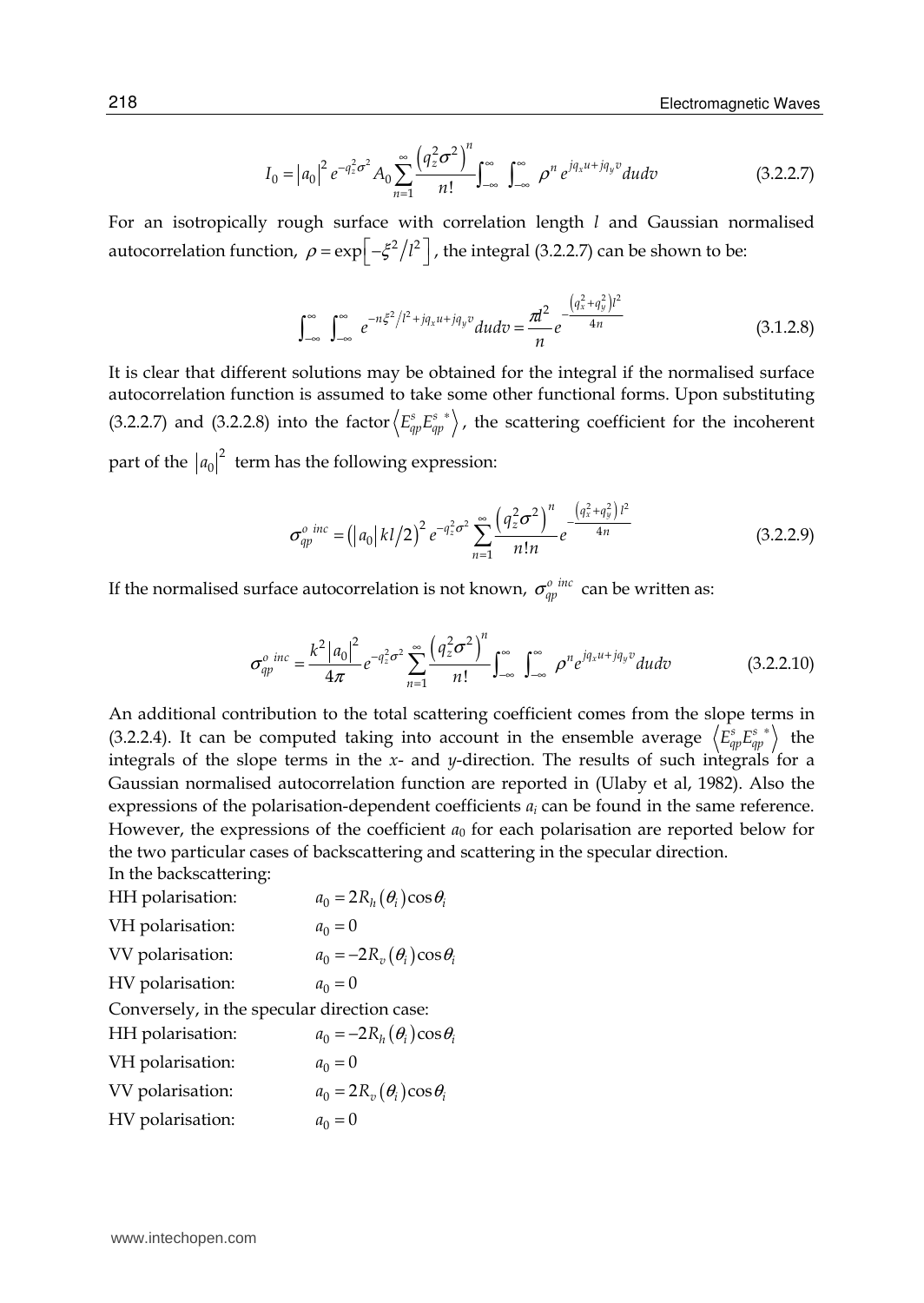The quantity *qx,y,z* are defined in the previous section.

#### **3.3 On the range of validity of the Kirchhoff method and shadowing effects**

The basic assumption of the Kirchhoff method is that plane-boundary reflection occurs at every point on the surface. Thus, when statistical surfaces are considered, their horizontalscale roughness, the correlation length *l*, must be larger than the electromagnetic wavelength, while their vertical-scale roughness, the standard deviation  $\sigma$  of surface heights, must be small enough so that the average radius of curvature is larger than the electromagnetic wavelength. Mathematically, for stationary isotropic Gaussian surface the above-stated restriction are (Ulaby et al, 1982):

$$
kl > 6\tag{3.3.1}
$$

$$
\sigma < \frac{l^2}{2.76\lambda} \tag{3.3.2}
$$

where *k* is the wave number and  $\lambda$  is the electromagnetic wavelength. Note that the surface standard deviation should be small relative to the correlation length, but it can be comparable to or even larger than the electromagnetic wavelength. This means that large standard deviations can be tolerated if the correlation length is large enough to preserve an acceptable average radius of curvature. The conditions reported above are for the Kirchhoff approximation. The scattering models described in section 3.2.1 and 3.2.2 require additional approximations reported in the following table:

| Validity limits of Kirchhoff Approximation (KA)<br>(Gaussian surface) |                                        |  |  |
|-----------------------------------------------------------------------|----------------------------------------|--|--|
| $l^2 > 2.76 \sigma \lambda$                                           | k! > 6<br>and                          |  |  |
| Stationary Phase Aproximation (GO)                                    | Scalar Approximation (PO)              |  |  |
| $k\sigma$ > 2                                                         | $k\sigma$ < 1 and $rms_{slope}$ < 0.25 |  |  |

Table 3.3.1. Validity of GO and PO for stationary isotropic Gaussian surfaces with standard deviation σ and correlation length *l*.

#### **3.4 Some concluding remarks on the Kirchhoff method**

As was mentioned in the previous paragraph, the Kirchhoff method does neither in itself account for shadowing and nor does it (in the form described here) account for multiple scattering on the surface. Due to the lack of these two effects energy conservation is not satisfied. However, in (Ulaby et al, 1982) this conservation is demonstrating with the inclusion of these two effects.

In the literature, the surface height distribution is in most cases assumed to be Gaussian. The reason for this is, as mentioned previously, that the surface roughness rms height and the autocorrelation function entirely determine the random process, and therefore the bistatic scattering coefficient can be expressed in terms of these two quantities.

The Kirchhoff method has been applied to surfaces described by fractal geometry. As an example we can mention that in (Franceschetti et al, 1999) a fractional Brownian motion model was used for modelling the scattering from natural rough surface. In combination with the Kirchhoff method an analytical solution for the bistatic scattering coefficient was obtained.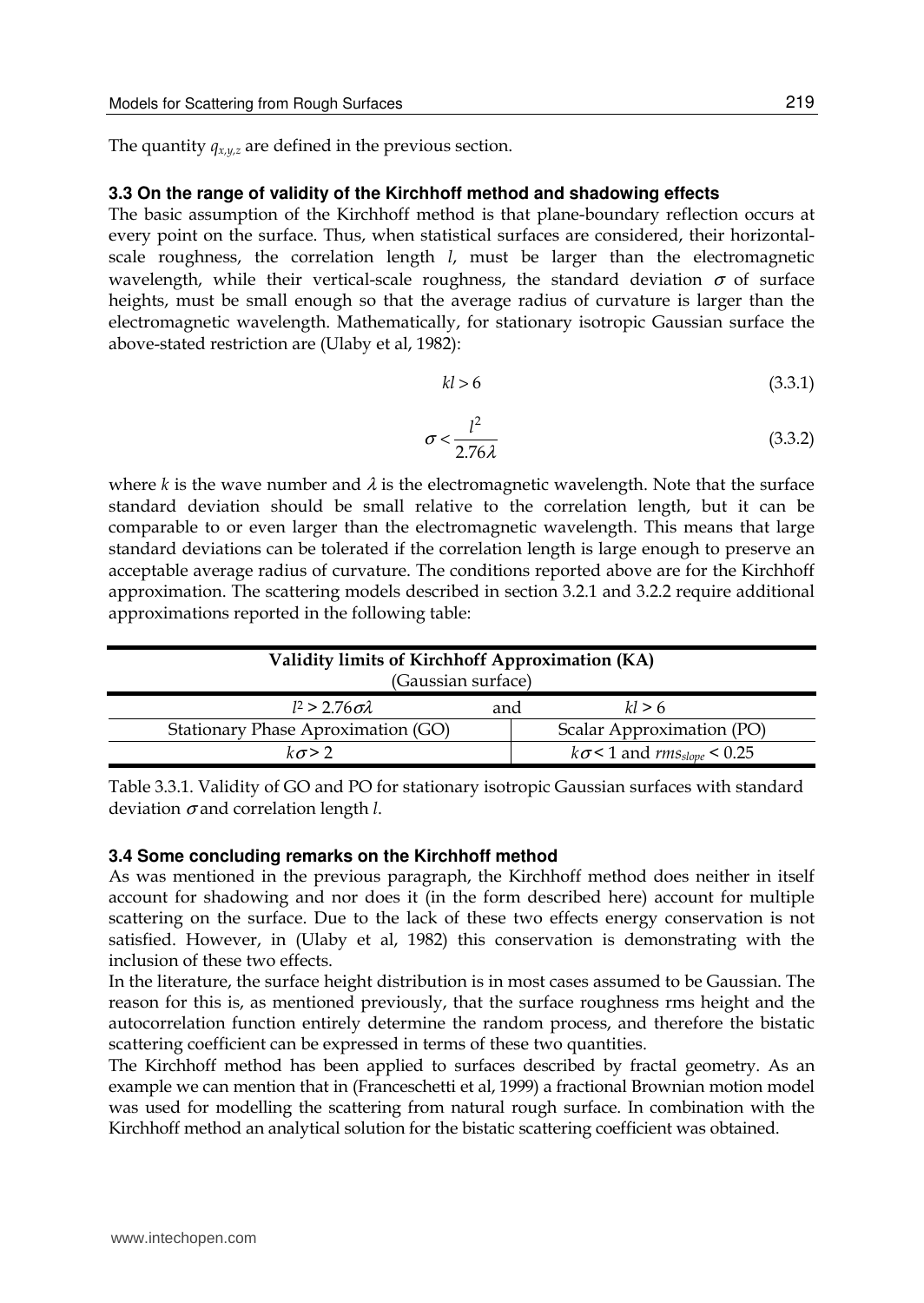#### **4. The small perturbation method**

The Small Perturbation Method (SPM) belongs to a large family of perturbation expansion solutions to the wave equation. The approach is based on formulating the scattering as a partial differential equation boundary value problem. The basic idea is to find a solution in terms of plane waves that matches the surface boundary conditions, which state that the tangential component of the field must be continuous across the boundary. The surface fields are expanded in a perturbation series with respect to surface height, e.g.,  $\mathbf{E} = \mathbf{E}_0 + \mathbf{E}_1 + \dots$ . In the expansion  $\mathbf{E}_0$  would be the surface field if the surface was flat. The philosophy behind this approach is that small effective surface currents on a mean surface replace the role of a small-scale roughness. So this method applies to surfaces with small surface height variations and small surface slopes compared with the wavelength but independently of the radius of curvature of the surface. Therefore, the surface needs no longer to be approximated by planes. The small-scale roughness is expanded in a Fourier series and the contribution to the field is therefore analysed in terms of different wavelength components.

Here we will report only the expressions of the bistatic scattering coefficient. A more detailed description of their computation process can be found in (Ulaby et al, 1982).

#### **4.1 A small presentation of the SPM**

The zero order solution of the SPM is the same as for a plane interface, while the first order solution gives the incoherent scattered field due to single scattering. For the latter case, the bistatic scattering coefficient for either a horizontally or vertically polarised incident wave is (Ulaby et al, 1982):

$$
\sigma_{qp}^o = 8 \left| k^2 \sigma \cos \theta_i \cos \theta_s \alpha_{qp} \right|^2 W \left( k_x + k \sin \theta_i, k_y \right) \tag{4.1.1}
$$

where

$$
k_x = -k \sin \theta_s \cos \phi_s
$$

$$
k_y = -k \sin \theta_s \sin \phi_s
$$

$$
W(k_x, k_y) = \frac{1}{2\pi} \int_{-\infty}^{\infty} \int_{-\infty}^{\infty} \rho(u, v) e^{-jk_x u - jk_y v} du dv
$$

**σ** and  $ρ(u,v)$  are, respectively, the variance of surface heights and the surface correlation coefficient; α*qp* are coefficients that depend on polarisation, incidence and scattering angle, and on complex relative dielectric constant <sup>ε</sup>*c* of the homogeneous medium below the interface. The detailed expressions of  $\alpha_{qp}$  are reported in (Ulaby et al, 1982).

#### **4.2 Some remarks on the region of validity of the SPM**

The Small Perturbation Method is applied to surfaces with a surface height standard deviation much less than the incident wavelength (5 percent or less) and an average surface slope comparable to or less than the surface standard deviation times the wave number. For a surface with Gaussian correlation function, such two conditions can be expressed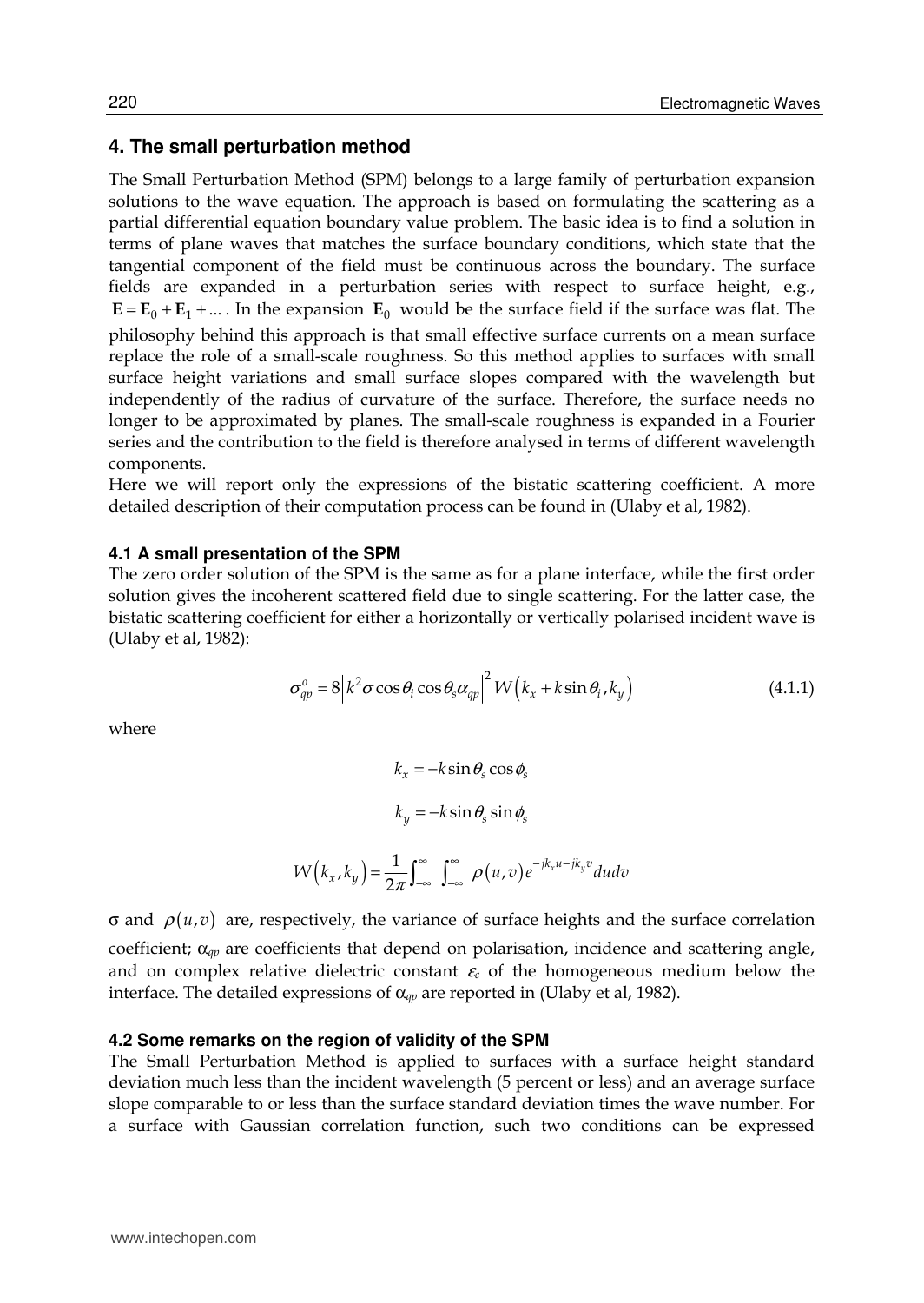analytically as follows, but they should be viewed only as a guideline for applying the SPM scattering model:

$$
k\sigma < 0.3
$$
  

$$
\sqrt{2} \sigma/l < 0.3
$$

The SPM has been compared to more accurate numerical simulations in (Thorsos & Jackson, 1989; 1991) for one-dimensional rough surfaces with a Gaussian roughness spectrum. Under these conditions the authors show that the first-order SPM gives accurate results for *k*σ << 1 and  $kl \approx 1$ . The results also show that for  $k\sigma \ll 1$  and  $kl > 6$ , the sum of the first three orders of the SPM is required to obtain accurate results.

It has been argued that the SPM does account for multiple scattering up to the order of the perturbative expansion. This means that the first order perturbative solution does not account for multiple scattering but that some multiple scattering effects can be observed in the higher order solutions.

| Validity limits of Small Perturbation Method (SPM) |     |                     |
|----------------------------------------------------|-----|---------------------|
| (Gaussian surface)                                 |     |                     |
| $k\sigma$ < 0.3                                    | and | $rms_{slope} < 0.3$ |

Table 4.2.1. Validity of SPM for stationary isotropic Gaussian surfaces with standard deviation σ and root mean square slope *rmsslope*.

# **5. The Integral Equation Method (IEM)**

A relatively new method for calculating scattering of electromagnetic waves from rough surfaces is the Integral Equation Method (IEM). The IEM has been used extensively in the microwave region in recent years and it has proved to provide good predictions for a wide range of surface profiles. The method can be viewed as an extension of the Kirchhoff method and the Small Perturbation Method since it has been shown to reproduce results of these two methods in appropriate limits. The IEM is a relatively complicated method in its general form (including multiple scattering) and it is beyond the scope of the present overview to give a full presentation of the method. A more detailed presentation of the IEM can be found in (Fung, 1994).

## **5.1 On the formulation of the IEM**

The starting point of the IEM is the Stratton-Chu integral for the scattered field, equation (3.1.1). The tangential surface fields which enter the Stratton-Chu integral are given in equations  $(2.2.11)$  -  $(2.2.12)$  and  $(2.2.15)$  -  $(2.2.16)$ . In the Kirchhoff approach, the tangential fields are approximated using the tangent plane approximation, replacing the complete tangential surface fields with the Kirchhoff tangential surface fields of equations (3.2.1) and (3.2.2). It is clear that the Kirchhoff tangential surface fields cannot provide alone a good estimate of the surface fields since the integral form in equations (2.2.11) - (2.2.12) are not accounted for in the Kirchhoff approach. In the IEM, a complementary term is included in equations (3.2.1) and (3.2.2) to correct for this: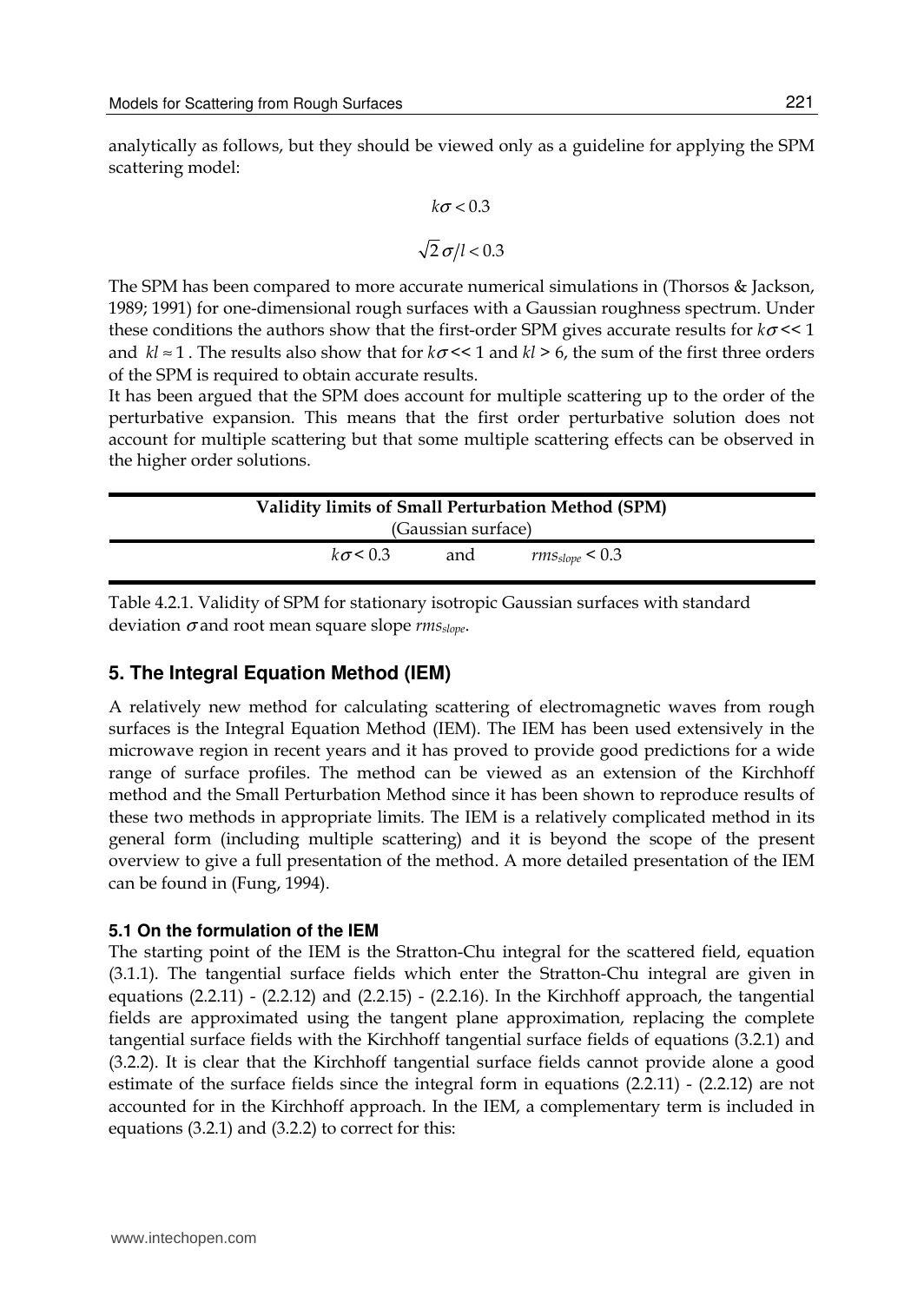$$
\hat{\mathbf{n}} \times \mathbf{E} = (\hat{\mathbf{n}} \times \mathbf{E})_k + (\hat{\mathbf{n}} \times \mathbf{E})_c
$$
\n(5.1.1)

$$
\hat{\mathbf{n}} \times \mathbf{H} = (\hat{\mathbf{n}} \times \mathbf{H})_k + (\hat{\mathbf{n}} \times \mathbf{H})_c
$$
\n(5.1.2)

In these equations, the first terms on the right hand side are the tangential fields under Kirchhoff approximation and the complementary fields are given by:

$$
(\hat{\mathbf{n}} \times \mathbf{E})_c = \hat{\mathbf{n}} \times (\mathbf{E}^i - \mathbf{E}^r) - \frac{2}{4\pi} \hat{\mathbf{n}} \times \int \varepsilon ds' \tag{5.1.3}
$$

$$
(\hat{\mathbf{n}} \times \mathbf{H})_c = \hat{\mathbf{n}} \times (\mathbf{H}^i - \mathbf{H}^r) + \frac{2}{4\pi} \hat{\mathbf{n}} \times \int \mathcal{H} \, ds' \tag{5.1.4}
$$

 $E^r$  and  $H^r$  being the reflected electric and magnetic fields propagating along the reflected direction. To use (5.1.1) and (5.1.2) for estimating the tangential field, both the Kirchhoff field and the complementary field need to be expressed in terms of the incident field components and the surface reflectivity properties. Using the local coordinate system defined by the unit vectors  $\hat{\bf t}$ ,  $\hat{\bf d}$ ,  $\hat{\bf k}_i$  (for their expressions refer to (Fung, 1994)), the incident electric and magnetic field can be expressed into locally horizontally and vertically polarised components. Accordingly, after some manipulations (see (Fung, 1994) for more details), the Kirchhoff and complementary tangential fields can be rewritten as:

$$
\left(\hat{\mathbf{n}} \times \mathbf{E}\right)_k = \hat{\mathbf{n}} \times \left[ \left(1 + R_h\right) \left(\hat{\mathbf{p}} \cdot \hat{\mathbf{t}}\right) \hat{\mathbf{t}} + \left(1 - R_v\right) \left(\hat{\mathbf{p}} \cdot \hat{\mathbf{d}}\right) \hat{\mathbf{d}} \right] E^i \tag{5.1.5}
$$

$$
\eta\left(\hat{\mathbf{n}} \times \mathbf{H}\right)_k = \hat{\mathbf{n}} \times \left[ \left(1 - R_h\right) \left(\hat{\mathbf{p}} \cdot \hat{\mathbf{t}}\right) \hat{\mathbf{d}} + \left(1 + R_v\right) \left(\hat{\mathbf{p}} \cdot \hat{\mathbf{d}}\right) \hat{\mathbf{t}} \right] E^i \tag{5.1.6}
$$

$$
(\hat{\mathbf{n}} \times \mathbf{E})_c = -\frac{1}{4\pi} (\hat{\mathbf{n}} \times \hat{\mathbf{t}}) \left\{ \hat{\mathbf{n}} \times \hat{\mathbf{t}} \cdot \hat{\mathbf{n}} \times \int \left[ (1 + R_h) \varepsilon + (1 - R_h) \varepsilon_t \right] ds' \right\}
$$
  
 
$$
-\frac{1}{4\pi} \hat{\mathbf{t}} \left\{ \hat{\mathbf{t}} \cdot \hat{\mathbf{n}} \times \int \left[ (1 - R_v) \varepsilon + (1 + R_v) \varepsilon_t \right] ds' \right\}
$$
(5.1.7)

$$
(\hat{\mathbf{n}} \times \mathbf{H})_c = \frac{1}{4\pi} (\hat{\mathbf{n}} \times \hat{\mathbf{t}}) \Big\{ \hat{\mathbf{n}} \times \hat{\mathbf{t}} \cdot \hat{\mathbf{n}} \times \int \big[ (1 + R_v) \mathcal{H}_+(1 - R_v) \mathcal{H}_t \big] ds' \Big\} + \frac{1}{4\pi} \hat{\mathbf{t}} \Big\{ \hat{\mathbf{t}} \cdot \hat{\mathbf{n}} \times \int \big[ (1 - R_h) \mathcal{H}_+(1 + R_h) \mathcal{H}_t \big] ds' \Big\}
$$
(5.1.8)

It can be noted that, while (5.1.5) and (5.1.6) are expressed in terms of known quantities, that is the incident electric or magnetic fields, the local Fresnel reflection coefficient and the local incident angle, (5.1.7) and (5.1.8) are integral equations. In order to obtain estimates of (5.1.7) and (5.1.8), IEM substitutes the unknown expressions of the tangential fields in the righthand side of (5.1.7) and (5.1.8), that is the  $(\hat{\bf n}' \times {\bf E}')$  and  $(\hat{\bf n}' \times {\bf H}')$  terms which appear in  $\varepsilon$ ,

 $\epsilon_t$ ,  $\mathcal{H}$  and  $\mathcal{H}_t$ , with the Kirchhoff tangential fields,  $(\hat{\mathbf{n}}' \times \mathbf{E}')_k$  and  $(\hat{\mathbf{n}}' \times \mathbf{H}')_k$ , respectively.

This is the fundamental approximation adopted by IEM model. However, even with this simplification the obtained integral expressions remain too complex for practical use.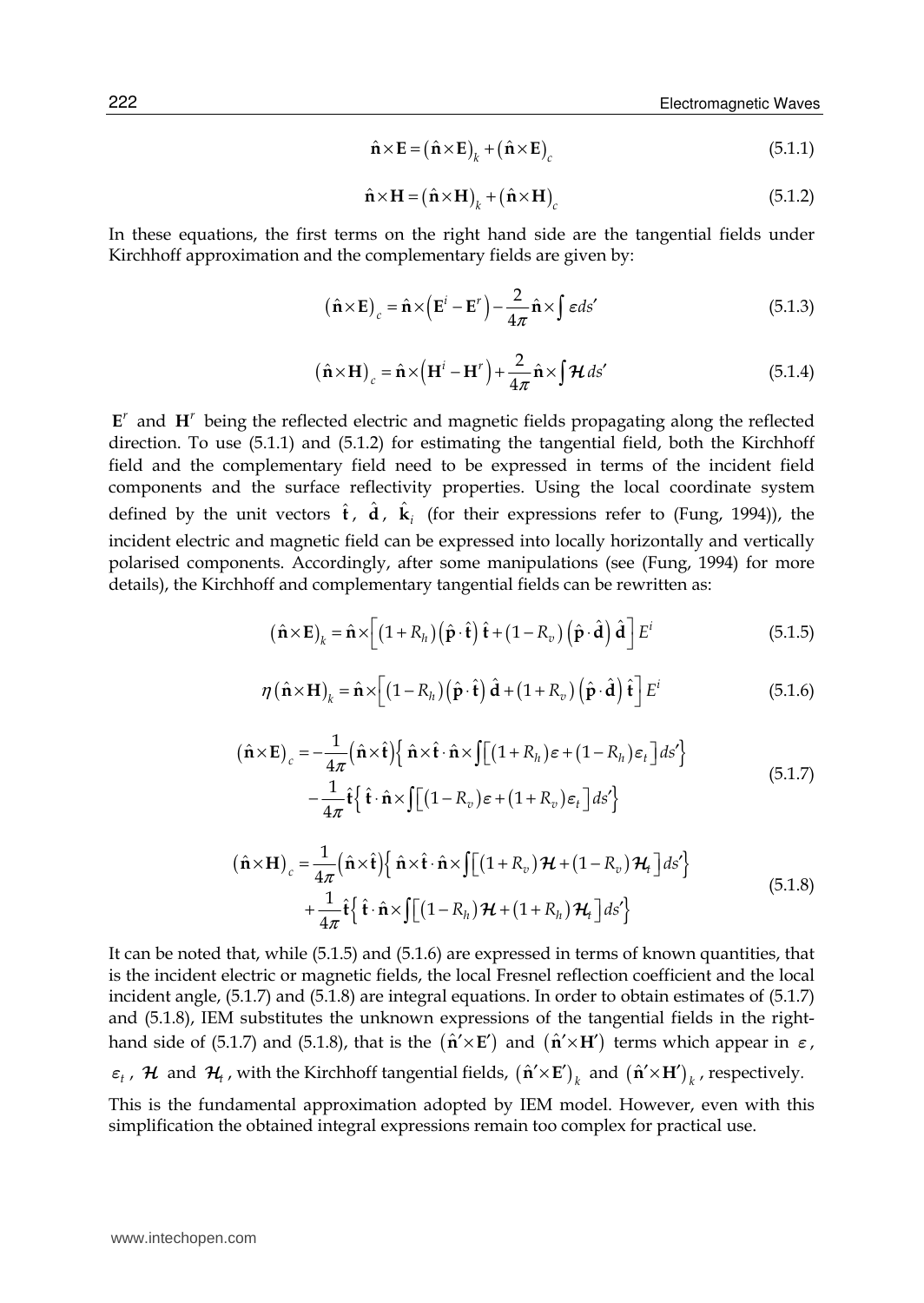Much simpler approximate expressions of the tangential Kirchhoff and complementary fields can be obtained differentiating them for each linear incident and scattered polarisation. The resulting approximated equations (electric and magnetic surface field equations for horizontal, vertical and cross polarisation) can be found in (Fung, 1994).

Then, the simplified tangential surface fields can be inserted in the Stratton-Chu integral. The far field scattered from the rough surface can be expressed as a combination of the Kirchhoff and the complementary term:

$$
E_{qp}^s = E_{qp}^k + E_{qp}^c \tag{5.1.9}
$$

where

$$
E_{qp}^k = CE_0 \int f_{qp} e^{j(\mathbf{k}_s - \mathbf{k}_i) \cdot \mathbf{r}} dx dy
$$
 (5.1.10)

and

$$
E_{qp}^c = \frac{C}{8\pi^2} \int \tilde{F}_{qp} e^{j\mathbf{k}_s \cdot \mathbf{r}} dx dy = \frac{CE_0}{8\pi^2} \int F_{qp} e^{ju(x-x') + jv(y-y') + j\mathbf{k}_s \cdot \mathbf{r} - j\mathbf{k}_i \cdot \mathbf{r}'} dx dy du dv dx'dy' \tag{5.1.11}
$$

The quantities  $f_{qp}$  and  $\tilde{F}_{qp}$ , respectively the Kirchhoff and complementary field coefficients, that appear in the above equations are defined as follows:

$$
f_{qp} = \left[\hat{\mathbf{q}} \times \mathbf{k}_s \cdot \left(\hat{\mathbf{n}} \times \mathbf{E}_p\right)_k + \eta \hat{\mathbf{q}} \cdot \left(\hat{\mathbf{n}} \times \mathbf{H}_p\right)_k\right] D_1 \Big/E_i \tag{5.1.12}
$$

$$
\tilde{F}_{qp} = 8\pi^2 \left[ \hat{\mathbf{q}} \times \mathbf{k}_s \cdot (\hat{\mathbf{n}} \times \mathbf{E}_p)_c + \eta \hat{\mathbf{q}} \cdot (\hat{\mathbf{n}} \times \mathbf{H}_p)_c \right] D_1 \tag{5.1.13}
$$

where  $D_1 = \sqrt{1 + Z_x^2 + Z_y^2}$  and *E*<sup>*i*</sup> is the complex amplitude of the incident electric field. In general, both  $f_{qp}$  and  $\tilde{F}_{qp}$  are dimensionless, complicated expressions and depended on spatial variables. Therefore several approximations are made to make these functions independent of spatial variables (Fung, 1994).

In particular, the *fqp* coefficients depend on the Fresnel reflection coefficients, and hence on the local angle, and on the slope terms,  $Z_x$  and  $Z_y$ . The first dependency is removed by approximating the local incidence angle in the Fresnel reflection coefficients by the *incident angle,*  $\theta_i$ *, for surface with small scale roughness and by the <i>specular angle,*  $\theta_{sp}$ *, cos* $\theta_{sp}$  =− $\hat{\bf n} \times \hat{\bf k}_i$  *,* for surface with *large scale roughness*. The rule that defines the bound between the two regions is reported here assuming a Gaussian autocorrelation function:

$$
R_{v,h} = \begin{cases} R_{v,h}(\theta_i) & k^2 \sigma l < 1.2\sqrt{\varepsilon_r} \\ R_{v,h}(\theta_{spec}) & kl > 5 \end{cases}
$$
(5.1.14)

In order to remove the dependence on the slope terms, the integral (5.1.10) is solved by parts and the edge terms were discarded.

To obtain the expressions of the complementary coefficients  $\tilde{F}_{qp}$ , the computation is rather lengthy and complicated. When the equations  $(2.2.15)$  -  $(2.2.18)$  are substituted in the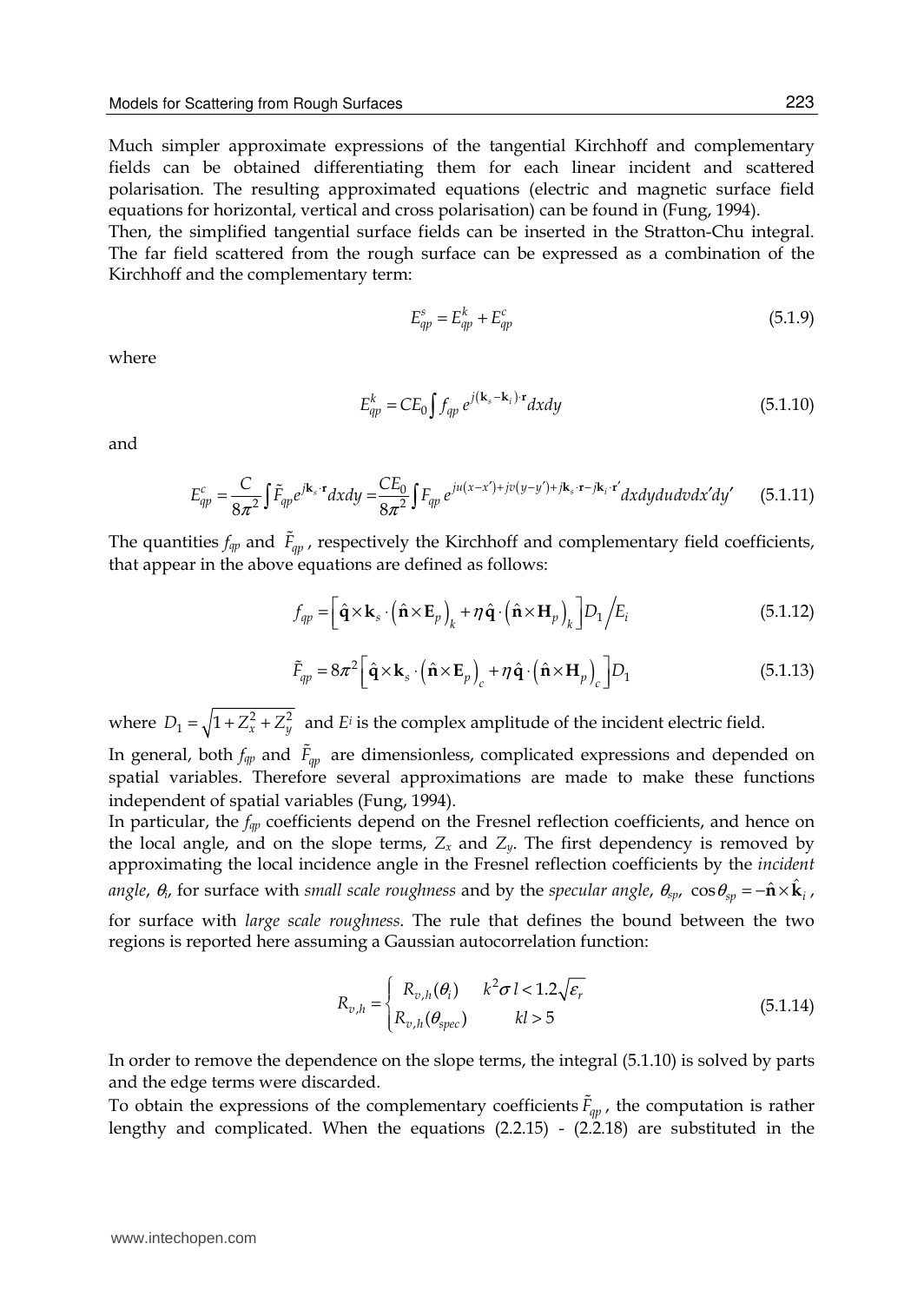approximated expressions of tangential complementary fields, the spectral representations of Green's function and of its gradient are introduced, *assuming however the same Green's functions for both the medium*:

$$
G = -\frac{1}{2\pi} \int \frac{j}{q} e^{ju(x - x') + jv(y - y') - jq|z - z'|} du dv
$$
\n(5.1.15)

$$
\nabla' G = -\frac{1}{2\pi} \int \frac{\mathbf{g}}{q} e^{ju(x-x') + jv(y-y') - jq|z-z'|} du dv
$$
\n(5.1.16)

 $\mathbf{g} = u\hat{\mathbf{x}} + v\hat{\mathbf{y}} \mp q\hat{\mathbf{z}}$  and  $q = \sqrt{k^2 - u^2 - v^2}$  are the propagation vector and its *z*-component of the generic plane wave that appears in the plane waves expansion of the field, whereas *z* and *z*′ are the random variables representing the surface heights at different locations on the random surface. In (Fung, 1994), the  $|z-z'|$  terms and the term with the  $\mp$  are dropped in the equations (5.1.15) and (5.1.16) in order to simplify the calculation. However, in an improved version of the IEM (see (Chen et al, 2000)) these terms are kept in the analysis. In addition, as was the case for the Kirchhoff coefficients, *fqp*, the dependence through the slope terms is removed by integrating by parts and discarding the edge terms. Instead, as regard the Fresnel reflection coefficients, the local angle is always replaced by incident angle (Fung, 1994; Wu et al, 2001).

Moreover, it is important to underline that the tangential and normal field components that appear in the expressions of the  $\tilde{F}_{qp}$  coefficients through equations (2.2.15) - (2.2.18) can be approximated by the tangential Kirchhoff fields. The complimentary field coefficients *Fqp* that appear in the right term of the equation (5.1.11) are obtained from the definition of the *Fqp* after the Green's function and its gradient are replaced by the *simplified* spectral representation, above mentioned, and after the phase factor of the Green function and *u*, *v*, *x'*, *y'* integrations are factored out. The expressions of such coefficients together with the expressions of the Kirchhoff ones are reported in (Brogioni et al, 2010).

Once the field coefficients,  $f_{qp}$  and  $F_{qp}$ , are made independent of spatial variables, it is possible to provide the expression of the incoherent scattered power:

$$
\langle \left| E_{qp}^s \right|^2 \rangle - \left| \langle E_{qp}^s \rangle \right|^2 = \langle E_{qp}^s E_{qp}^{s^*} \rangle - \langle E_{qp}^s \rangle \langle E_{qp}^s \rangle^* =
$$
\n
$$
= \langle E_{qp}^k E_{qp}^{k^*} \rangle - \langle E_{qp}^k \rangle \langle E_{qp}^k \rangle^* +
$$
\n
$$
+ 2 \text{Re} \Big[ \langle E_{qp}^c E_{qp}^{k^*} \rangle - \langle E_{qp}^c \rangle \langle E_{qp}^k \rangle^* \Big] + \langle E_{qp}^c E_{qp}^{c^*} \rangle - \langle E_{qp}^c \rangle \langle E_{qp}^c \rangle^*
$$
\n(5.1.17)

and from this the bistatic scattering coefficient:

$$
\sigma_{qp}^o = \sigma_{qp}^k + \sigma_{qp}^{kc} + \sigma_{qp}^c \tag{5.1.18}
$$

From the above expression it follows that the scattering coefficient is given by the sum of three terms: the Kirchhoff, the complementary and the cross term. The first is originated by Kirchhoff fields, the second by the interaction between Kirchhoff and complementary fields, whereas the last is due only to complementary fields.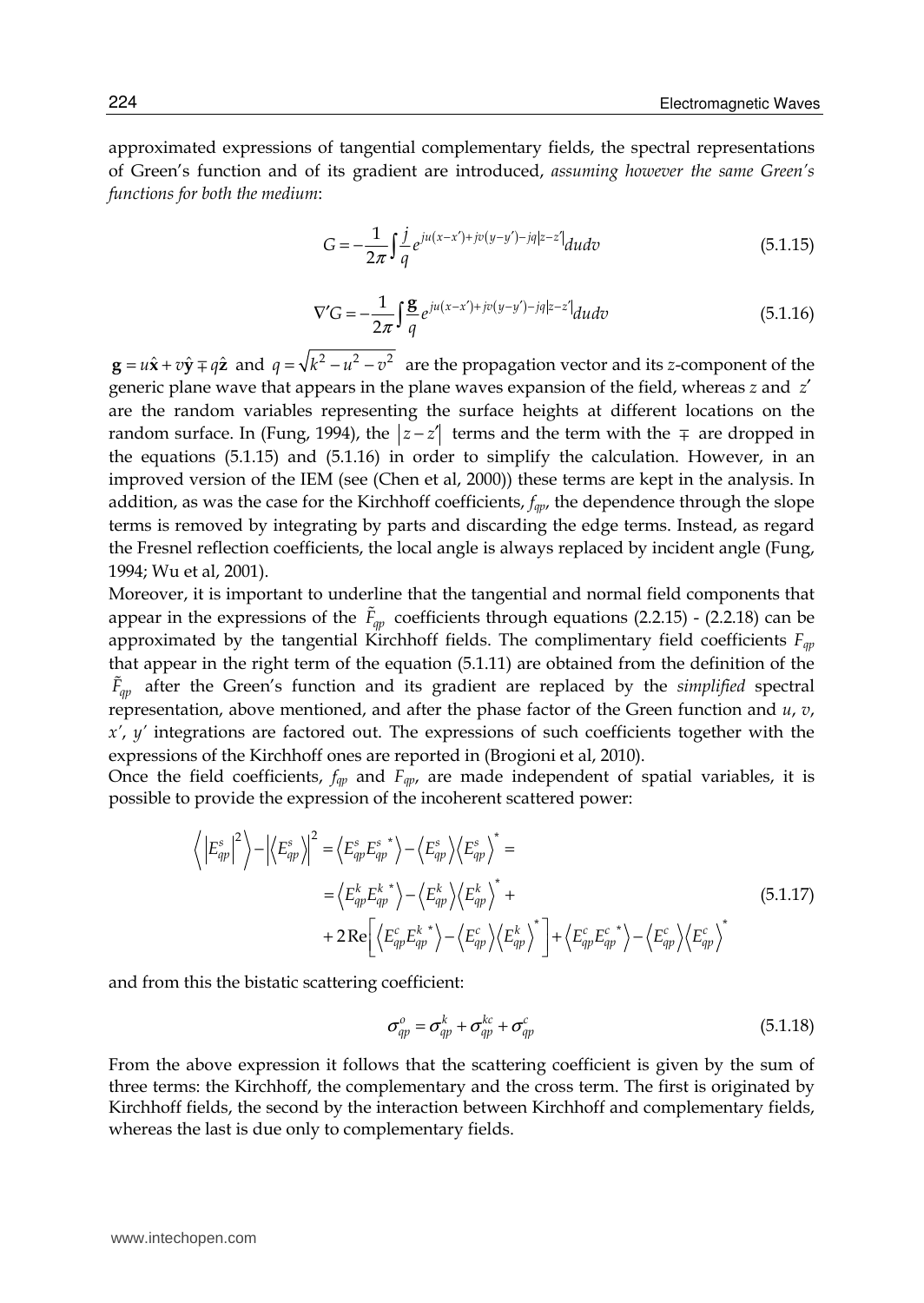To carry out the average operation an assumption about the type of surface height distribution is necessary. In order to simplify the calculation of the incoherent power terms the rough surface is assumed characterised by a Gaussian height distribution. Accordingly, the terms in (5.1.18) assume the following expressions, reported in (Fung, 1994):

$$
\sigma_{qp}^k = \frac{k^2}{4\pi} \left| f_{qp} \right|^2 e^{-\sigma^2 (k_{sz} + k_z)^2}
$$
\n
$$
\int \left\{ \exp \left[ \sigma^2 (k_{sz} + k_z)^2 \rho(\xi, \zeta) \right] - 1 \right\} \exp \left[ j (k_{sx} - k_x) \xi + j (k_{sy} - k_y) \zeta \right] d\xi d\zeta
$$
\n(5.1.19)

$$
\sigma_{qp}^{kc} = \frac{k^2}{16\pi^3} \text{Re}\Big\{ \int (F_{qp} f_{qp}^*) \exp\Big[-\sigma^2 \Big(k_{sz}^2 + k_z^2 + k_z k_{sz}\Big)\Big] \int \int \exp\Big[-\sigma^2 k_z k_{sz} \rho (\xi - \xi', \zeta - \zeta')\Big] \Big\{ \exp\Big[\sigma^2 k_{sz} (k_{sz} + k_z) \rho (\xi, \zeta) + \\ \sigma^2 k_z (k_{sz} + k_z) \rho (\xi', \zeta')\Big] - 1 \Big\} \exp\Big[i k_{sz} \xi + j k_{sy} \zeta + j \nu (\zeta - \zeta') + j u (\xi - \xi')\Big]
$$
(5.1.20)  
\n
$$
\exp\Big[-j k_x \xi' - j k_y \zeta'\Big] d\xi d\zeta d\xi' d\zeta' dudv \Big\}
$$

$$
\sigma_{qp}^{c} = \left| \frac{k}{16\pi^{2.5}} \right|^{2} \left\{ \int \int \left( F_{qp} F_{qp}^{*} \right) \exp \left[ -\sigma^{2} \left( k_{sz}^{2} + k_{z}^{2} \right) \right] \exp \left[ -\sigma^{2} k_{z} k_{sz} \rho \left( \tau + \xi - \xi', \kappa + \zeta - \zeta' \right) \right] \left( \exp \left[ \sigma^{2} k_{sz}^{2} \rho \left( \xi, \zeta \right) \right] \right)
$$
\n
$$
\exp \left\{ \sigma^{2} k_{z} \rho \left( \xi', \zeta' \right) + \sigma^{2} k_{z} k_{sz} \left[ \rho \left( \xi + \tau, \zeta + \kappa \right) + \rho \left( \xi' - \tau, \zeta' - \kappa \right) \right] \right\} - 1 \right) \tag{5.1.21}
$$
\n
$$
\exp \left\{ j \left[ \left( k_{sx} + u \right) \xi + \left( k_{sy} + v \right) \zeta - \left( k_{x} + u \right) \xi' - \left( k_{y} + v \right) \zeta' \right] \right\}
$$
\n
$$
\exp \left\{ j \left[ \left( u - u' \right) \tau + \left( v - v' \right) \kappa \right] \right\} d\xi d\zeta d\xi' d\zeta' d\tau d\kappa du dv du'dv'
$$

The above expressions consist of multiple integrals which are too complex and hence not practical to use. In order to evaluate these integrals, the model is approximated in two different forms depending upon whether the surface height is moderate or large in terms of the incident wavelength (*k*σ). The first case is referred to as low frequency approximation, whilst the other is referred to as high frequency approximation. An indicative threshold value of  $k\sigma$  < 2 is reported in (Fung, 1994). The detailed expressions of  $\sigma_{qp}^k$ ,  $\sigma_{qp}^kc}$ ,  $\sigma_{qp}^c$  valid separately when *k*σ < 2 and for large *k*σ are given in (Fung, 1994) and are not reported here. For both the approximations, in the expression of the bistatic scattering coefficient two types of terms can be distinguished: one representing single-scattering and the other representing multiple-scattering. The latter may be viewed as a correction to the single term for both the high- and the low-frequency regions. This division is important to identify weather single or multiple scattering is significant for applications. For completeness we report here the total single scattering coefficient obtained by selecting the single scattering contributions in the expressions of  $\sigma_{qp}^k$ ,  $\sigma_{qp}^k$ ,  $\sigma_{qp}^c$  valid when  $k\sigma$  < 2 (for the detailed explanation refer to (Fung, 1994)):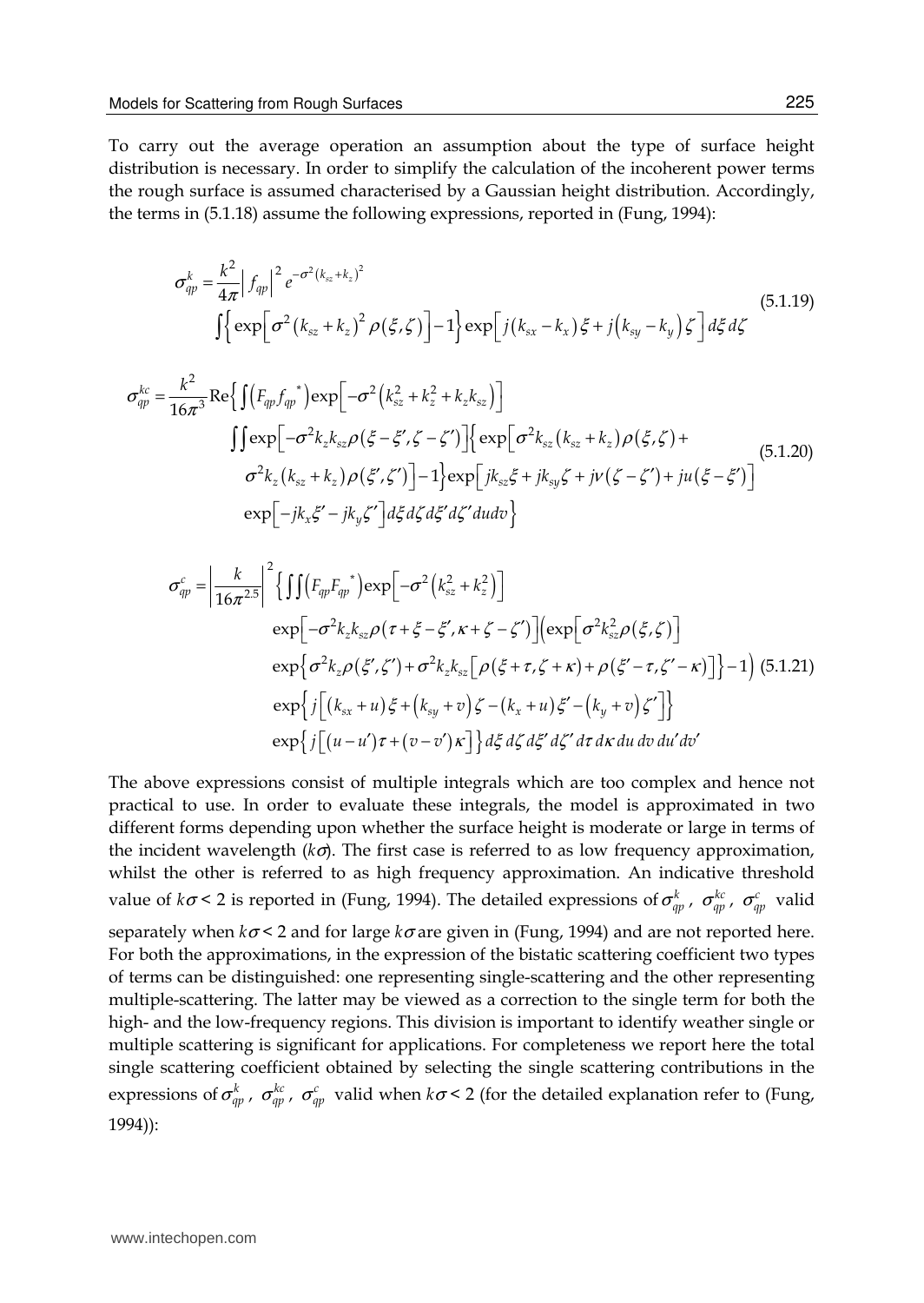$$
\sigma_{qp}^{o} = \frac{k^{2}}{2} e^{-\sigma^{2}(k_{z}^{2} + k_{\rm ss}^{2})} \sum_{n=1}^{\infty} \frac{\sigma^{2n}}{n!} \left| (k_{z} + k_{sz})^{n} f_{qp} e^{-\sigma^{2}k_{z}k_{\rm ss}} + \frac{(k_{sz})^{n} F_{qp}(-k_{x}, -k_{y}) + (k_{z})^{n} F_{qp}(-k_{sx}, -k_{sy})}{2} \right|^{2} W^{(n)}(k_{\rm sx} - k_{x}, k_{sy} - k_{y}) \tag{5.1.22}
$$

#### **6. Conclusions**

We have presented the results from a literature search of models for scattering of electromagnetic waves from random rough surfaces. In particular we have focused on the calculation of the *bistatic scattering coefficient* in three different classes of methods: the *Kirchhoff Approximation*, the *Method of Small Perturbation* and the *Integral Equation Method.* Of these, the first two, are amongst the early approaches which however are still much used. The latter is an example of more recent approaches which have been developed as an attempt to extend the validity of the former methods.

#### **7. References**

Balanis C. A. (1989). *Advanced Engineering Electromagnetism*, John Wiley and Sons Inc.

- Beckman P., Spizzichino A. (1963). *The Scattering of Electromagnetic Waves from Rough Surfaces*, Pergamon press, Oxford [etc.].
- Brogioni M., Macelloni G., Paloscia S., Pampaloni P., Pettinato S., Pierdicca N, Ticconi F. (2010). "Sensitivity of Bistatic Scattering to Soil Moisture and Surface Roughness of Bare Soils", *International Journal of Remote Sensing*, vol. 31, no. 15, pp. 4227-4255.
- Chen K.S., Wu T.D., Tsay M.K., Fung A.K. (2000). "A Note on the Multiple Scattering in an IEM Model", *IEEE Transactions on Geoscience and Remote Sensing*, vol. 38, no. 1, pp. 249-256.
- Franceschetti G., Iodice A., Migliaccio M., Riccio D. (1999), "Scattering from Natural Rough Surfaces Modeled by Fractional Brownian Motion Two Dimensional Processes", *Proc. SPIE, Remote Sensing of the Ocean and Sea Ice*, vol. 4172, pp. 169-176.
- Fung A. K. (1994). *Microwave Scattering and Emission Models and Their Application*, Boston, MA, Arthech House.
- Poggio A. J., Miller E. K. (1973). "Integral Equation solution of Three Dimensional Scattering Problems", *Computed Techniques for Electromagnetics*, Pergamon, New York.
- Saillard M., Sentenac A. (2001). "Rigorous Solutions for Electromagnetic Scattering from Rough Surfaces", *Waves in Random Media*, vol. 11, pp. 103-137.
- Tsang L., Kong J. A., Ding K.-H. (2000). *Electromagnetic Waves, theories and applications*, Jon Wiley and Sons, New York.
- Tsang L., Kong J. A. (2001). *Scattering of Electromagnetic Waves, Advanced Topics*, Jon Wiley and Sons, New York.
- Thorsos E. I., Jackson D. (1989). "The Validity of the Perturbation Approximation for Rough Surface Scattering using a Gaussian Roughness Spectrum", *Journal Acoust. Soc. Am.*, vol. 86 (1), pp. 261-277.
- Thorsos E. I., Jackson D. (1991). "Studies of Scattering Theory using Numerical Methods", *Waves in Random Media*, vol. 3, pp. 165-190.
- Ulaby F. T., Moore R. K., Fung A. K. (1982). *Microwave remote sensing: active and passive,*  Addison-Wesley Publishing Company, London [etc.].
- Wu T-D., Chen K. S., Shi J., Fung A. K. (2001). "A Transition Model for the Reflection Coefficient in Surface Scattering", *IEEE Transactions on Geoscience and Remote Sensing*, vol. 39, no. 9, pp. 2040-2050.